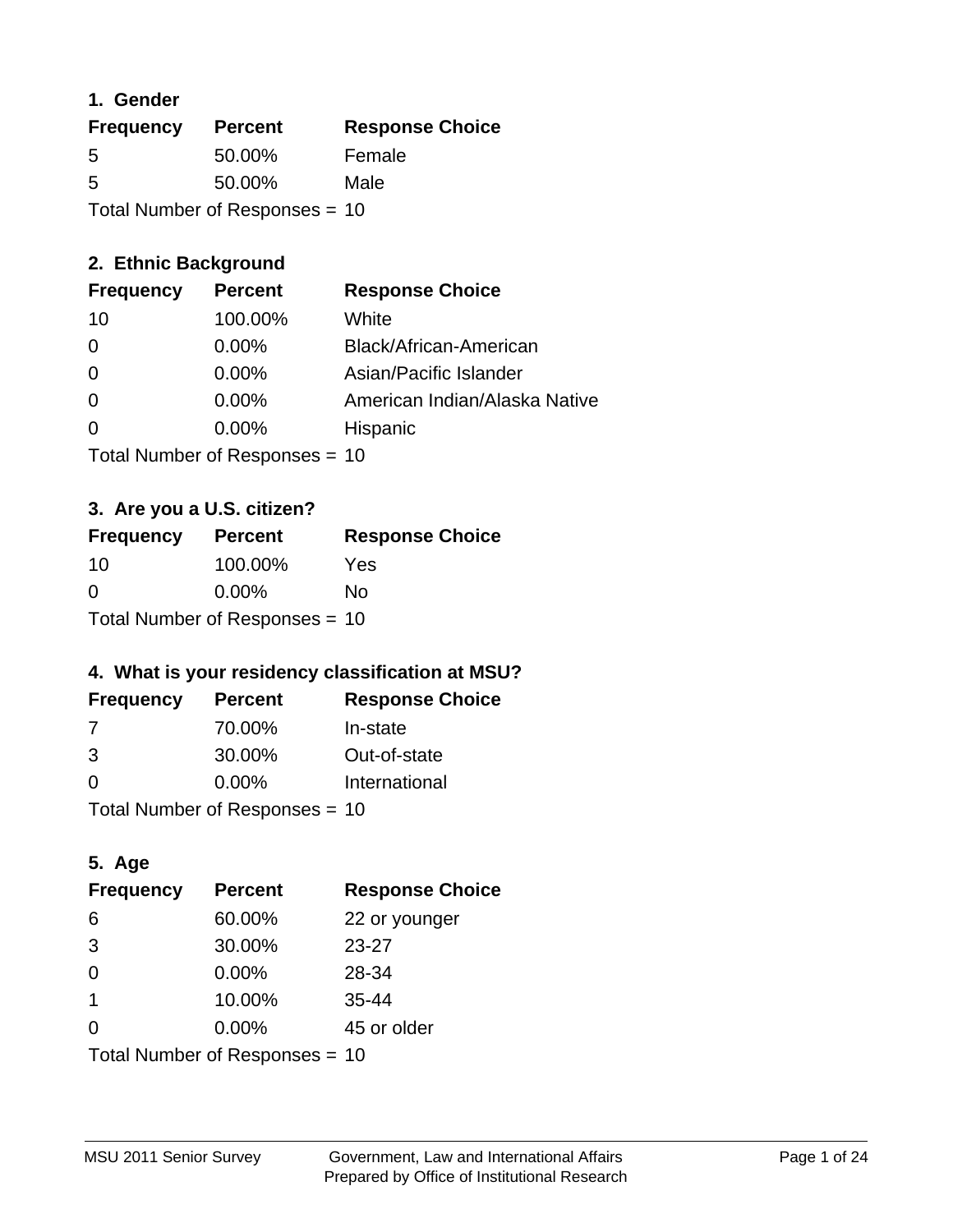**6. Has either of your parents received a bachelor's degree?**

| <b>Frequency</b> | <b>Percent</b>                   | <b>Response Choice</b> |
|------------------|----------------------------------|------------------------|
| 5                | 50.00%                           | Yes                    |
| .5               | 50.00%                           | Nο                     |
|                  | Total Number of Responses $= 10$ |                        |

### **7. Has either of your parents received a degree from Murray State?**

| <b>Frequency</b> | <b>Percent</b> | <b>Response Choice</b> |
|------------------|----------------|------------------------|
| 4                | 40.00%         | Yes                    |
| -6               | 60.00%         | No                     |

Total Number of Responses = 10

### **8. What was your original entry status to MSU?**

| <b>Frequency</b> | <b>Percent</b>               | <b>Response Choice</b>                           |
|------------------|------------------------------|--------------------------------------------------|
| 5                | 50.00%                       | Freshman                                         |
| 5                | 50.00%                       | Transfer from community college/technical school |
| $\Omega$         | $0.00\%$                     | Transfer from 4-yr institution                   |
|                  | Total Number of Deepensee 10 |                                                  |

Total Number of Responses = 10

### **9. If transfer student, how many credits were transferred?**

| <b>Frequency</b>            | <b>Percent</b> | <b>Response Choice</b> |
|-----------------------------|----------------|------------------------|
| 0                           | $0.00\%$       | 12 or fewer            |
| 0                           | $0.00\%$       | $13 - 30$              |
| -3                          | 60.00%         | $31 - 60$              |
| $\mathcal{P}$               | 40.00%         | Over <sub>60</sub>     |
| Total Number of Desponses E |                |                        |

Total Number of Responses = 5

# **10. If transfer student, approximately what percent of your University Studies (general education) classes did you take at Murray State?**

| <b>Frequency</b>              | <b>Percent</b> | <b>Response Choice</b> |
|-------------------------------|----------------|------------------------|
| 3                             | 60.00%         | Under 25%              |
| $\mathbf 1$                   | 20.00%         | 25-49%                 |
| $\mathbf 1$                   | 20.00%         | 50-74%                 |
| $\Omega$                      | $0.00\%$       | 75-100%                |
| $Total Number of Denance = 5$ |                |                        |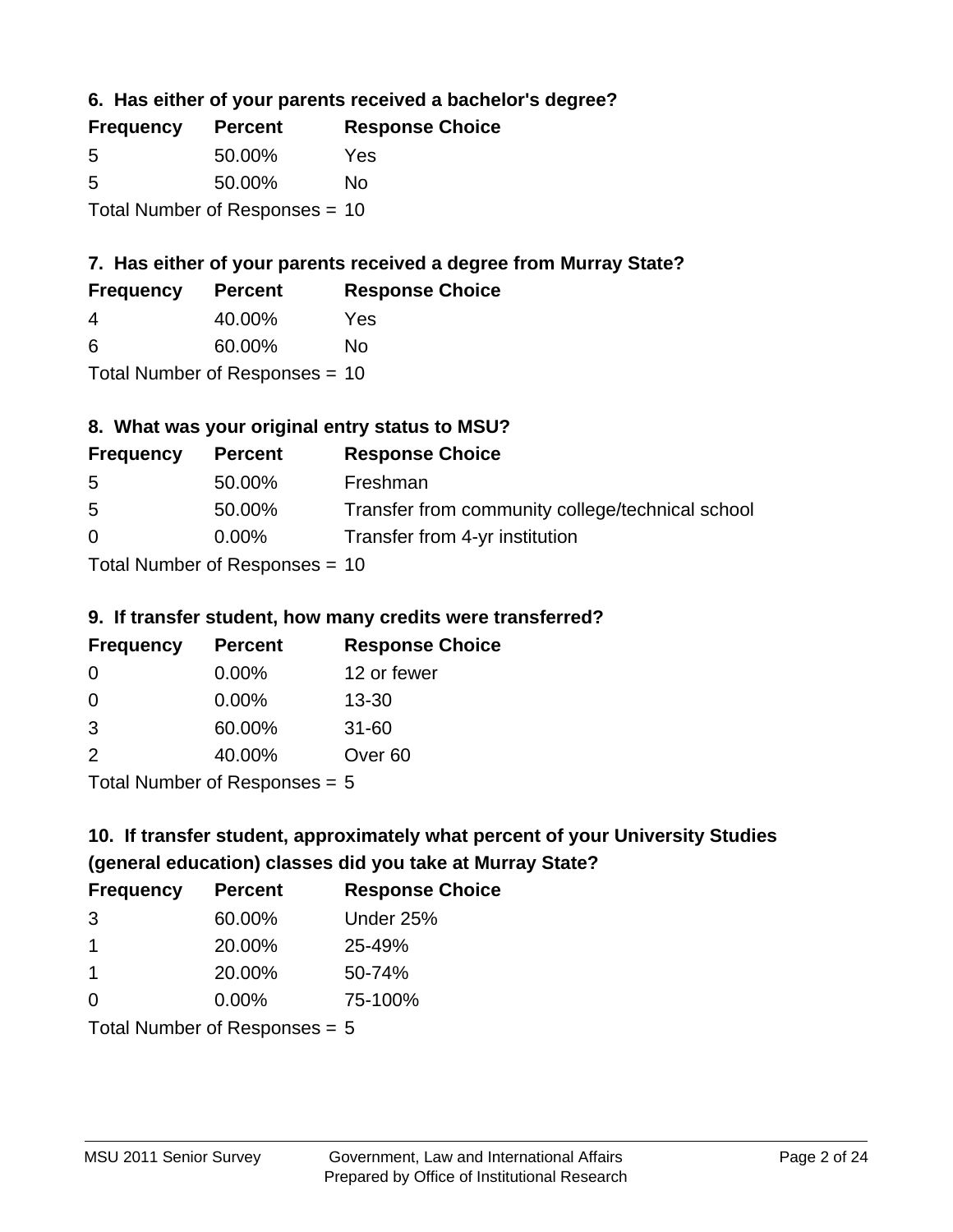#### **11. What has been your attendance status at MSU?**

| <b>Frequency</b>               | <b>Percent</b> | <b>Response Choice</b>     |
|--------------------------------|----------------|----------------------------|
| 10                             | 100.00%        | <b>Primarily full-time</b> |
| 0                              | $0.00\%$       | <b>Primarily part-time</b> |
| Total Number of Responses = 10 |                |                            |

### **12. In which Residential College are you a member?**

| <b>Frequency</b> | <b>Percent</b> | <b>Response Choice</b>            |
|------------------|----------------|-----------------------------------|
| 0                | $0.00\%$       | Do not know                       |
|                  | 10.00%         | <b>Clark College</b>              |
|                  | 10.00%         | <b>Elizabeth College</b>          |
|                  | 10.00%         | <b>Franklin-Springer Colleges</b> |
|                  | 10.00%         | <b>Hart College</b>               |
| $\mathcal{P}$    | 20.00%         | <b>Hester College</b>             |
| 2                | 20.00%         | <b>Regents College</b>            |
| 0                | 0.00%          | <b>Richmond College</b>           |
| $\mathcal{P}$    | 20.00%         | <b>White College</b>              |

Total Number of Responses = 10

### **13. Have you ever received any type of Financial Aid while at MSU? (Scholarships, grants, work-study, etc.)**

| <b>Frequency</b> | <b>Percent</b>                  | <b>Response Choice</b> |
|------------------|---------------------------------|------------------------|
| 9                | 90.00%                          | <b>Yes</b>             |
| -1               | 10.00%                          | Nο                     |
|                  | $Total Number of Denonese = 10$ |                        |

Total Number of Responses = 10

### **14. What degree are you seeking at this time?**

| <b>Frequency</b> | <b>Percent</b>                   | <b>Response Choice</b> |
|------------------|----------------------------------|------------------------|
| $\Omega$         | $0.00\%$                         | Associate              |
| 10               | 100.00%                          | <b>Baccalaureate</b>   |
|                  | Total Number of Responses = $10$ |                        |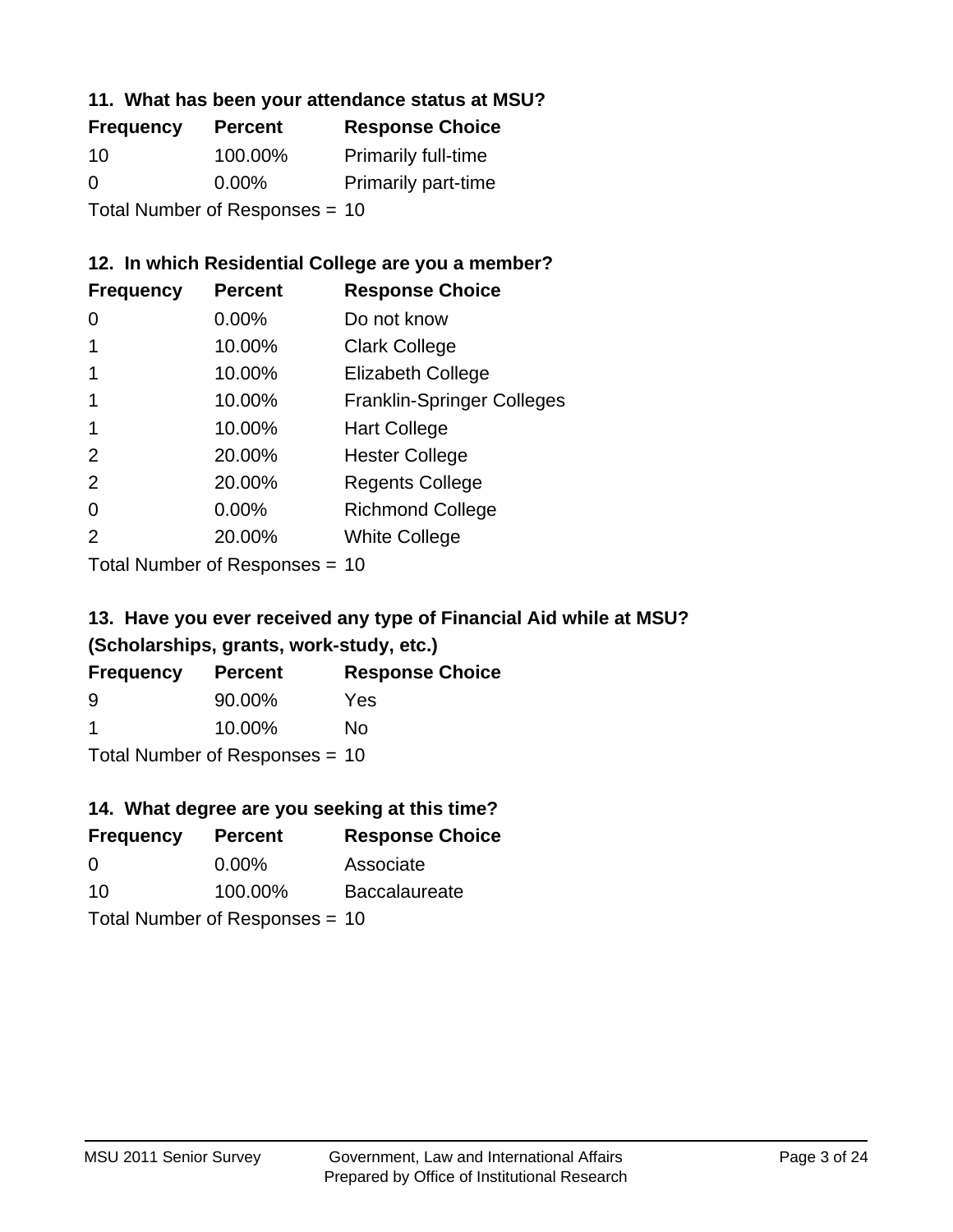**15. How many years will it take you to complete your degree from the point of your initial enrollment in college (including any time at a previous institution)?**

| <b>Frequency</b> | <b>Percent</b> | <b>Response Choice</b> |
|------------------|----------------|------------------------|
| $\mathbf 1$      | 10.00%         | Two                    |
| 1                | 10.00%         | <b>Three</b>           |
| 2                | 20.00%         | Four                   |
| 5                | 50.00%         | Five                   |
| 0                | 0.00%          | <b>Six</b>             |
|                  | 10.00%         | More than six          |
|                  |                |                        |

Total Number of Responses = 10

#### **16. In what range does your grade point average fall?**

| <b>Frequency</b> | <b>Percent</b> | <b>Response Choice</b> |
|------------------|----------------|------------------------|
| -0               | $0.00\%$       | $2.00 - 2.50$          |
| 1                | 10.00%         | $2.51 - 3.00$          |
| 3                | 30.00%         | $3.01 - 3.50$          |
| 6                | 60.00%         | $3.51 - 4.00$          |
|                  |                |                        |

Total Number of Responses = 10

# **They are used to sort the data, and do not appear in this table Questions 17 and 18 relate to department and program information.**

#### **19. For what purpose did you enroll at MSU?**

| <b>Frequency</b> | <b>Percent</b>                  | <b>Response Choice</b>                    |
|------------------|---------------------------------|-------------------------------------------|
| 0                | $0.00\%$                        | To receive an associate degree            |
| 10               | 100.00%                         | To receive a baccalaureate degree         |
| 0                | $0.00\%$                        | To take a few job related courses         |
| $\Omega$         | $0.00\%$                        | To transfer to another college/university |
|                  | Total Number of Reconnect $-10$ |                                           |

Total Number of Responses = 10

# **20. What is the highest degree you eventually hope to receive?**

| <b>Frequency</b> | <b>Percent</b>             | <b>Response Choice</b> |
|------------------|----------------------------|------------------------|
| 0                | $0.00\%$                   | Associate              |
| 1                | 10.00%                     | <b>Baccalaureate</b>   |
| 3                | 30.00%                     | Graduate               |
| 6                | 60.00%                     | Professional           |
|                  | Total Number of Deepersoon |                        |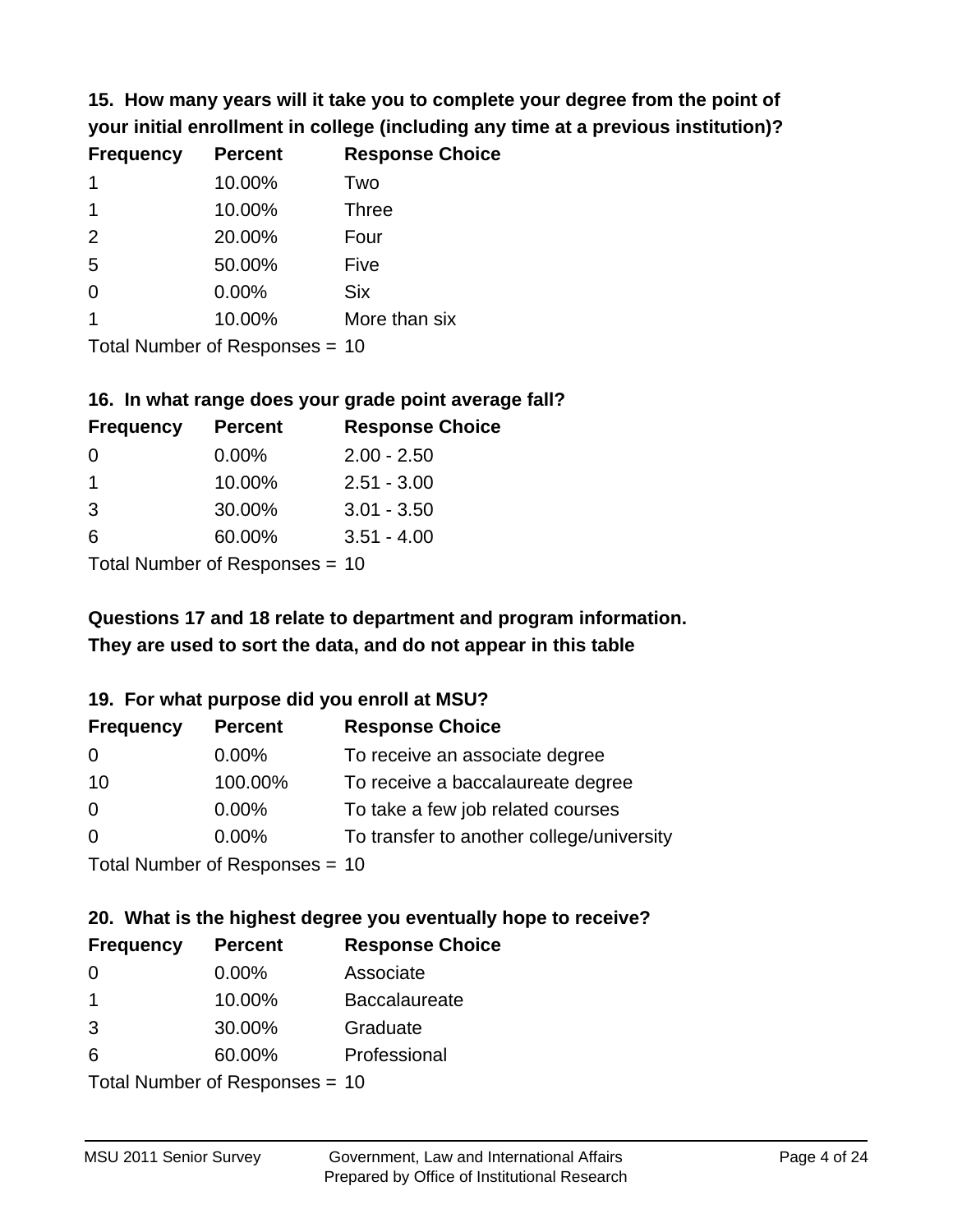#### **21. Which best describes your situation?**

| <b>Frequency</b> | <b>Percent</b> | <b>Response Choice</b>               |
|------------------|----------------|--------------------------------------|
| -5               | 50.00%         | Did not change major/area            |
| $\mathcal{P}$    | 20.00%         | Did not initially declare major/area |
| 3                | 30.00%         | Changed major/area                   |
|                  |                |                                      |

Total Number of Responses = 10

### **22. While school was in session during the past year, how many hours per week, on average, did you work for pay?**

| <b>Frequency</b> | <b>Percent</b> | <b>Response Choice</b> |
|------------------|----------------|------------------------|
| $\overline{4}$   | 40.00%         | Did not work           |
| 3                | 30.00%         | Worked 1-10 hrs        |
| $\mathbf 1$      | 10.00%         | Worked 11-20 hrs       |
| $\Omega$         | 0.00%          | Worked 21-30 hrs       |
| $\overline{1}$   | 10.00%         | Worked 31-40 hrs       |
|                  | 10.00%         | Worked over 40 hrs     |
|                  |                |                        |

Total Number of Responses = 10

#### **23. For the most part, were classes offered at times convenient to you?**

| <b>Frequency</b>                 | <b>Percent</b> | <b>Response Choice</b> |
|----------------------------------|----------------|------------------------|
| 9                                | 90.00%         | Yes                    |
| -1                               | 10.00%         | Nο                     |
| Total Number of Responses = $10$ |                |                        |

#### **24. If no, what time would you have preferred?**

| <b>Frequency</b>              | <b>Percent</b> | <b>Response Choice</b> |
|-------------------------------|----------------|------------------------|
| $\Omega$                      | 0.00%          | Late afternoon         |
| $\mathbf 1$                   | 100.00%        | Evening                |
| 0                             | $0.00\%$       | Weekend                |
| $\Omega$                      | $0.00\%$       | During the day         |
| Total Number of Responses = 1 |                |                        |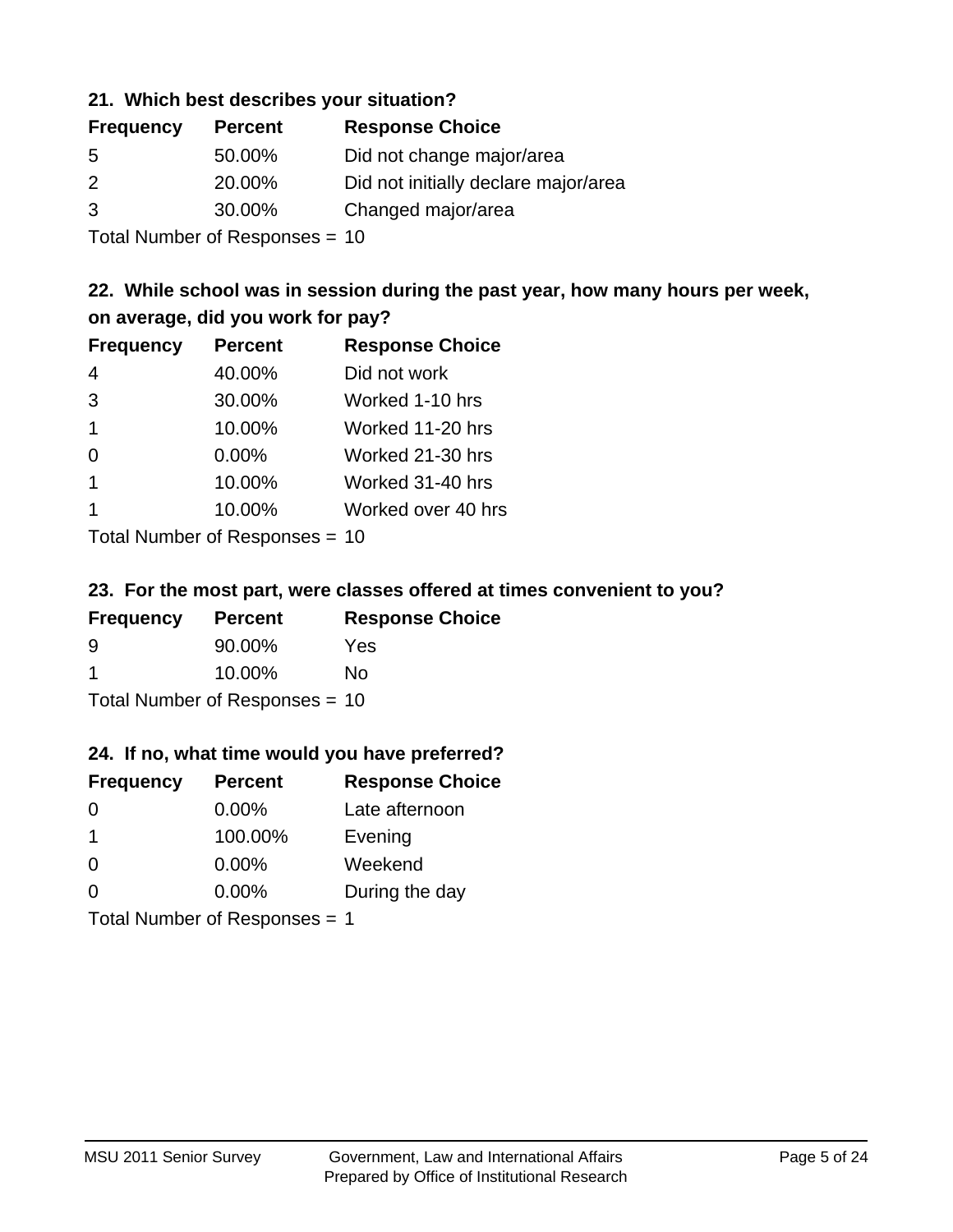#### **25. Which best describes the location where you completed the majority of your coursework?**

| <b>Frequency</b> | <b>Percent</b>            | <b>Response Choice</b> |
|------------------|---------------------------|------------------------|
| 9                | 90.00%                    | Murray                 |
| 0                | 0.00%                     | Paducah                |
| 0                | 0.00%                     | Ft. Campbell           |
| 1                | 10.00%                    | Madisonville           |
| 0                | 0.00%                     | Hopkinsville           |
| 0                | $0.00\%$                  | Henderson              |
| 0                | 0.00%                     | On the Internet        |
| 0                | 0.00%                     | Other                  |
|                  | Total Number of Perponsec |                        |

Total Number of Responses = 10

#### **26. Did you take any online courses while at Murray State?**

| <b>Frequency</b> | <b>Percent</b>                 | <b>Response Choice</b> |
|------------------|--------------------------------|------------------------|
| -4               | 40.00%                         | Yes                    |
| -6               | 60.00%                         | Nο                     |
|                  | Total Number of Responses = 10 |                        |

### **27. Did it take you an extra semester or more to complete degree requirements at Murray State?**

| <b>Frequency</b> | <b>Percent</b>                 | <b>Response Choice</b> |
|------------------|--------------------------------|------------------------|
| .5               | 50.00%                         | Yes                    |
| .5               | 50.00%                         | No                     |
|                  | Total Number of Responses = 10 |                        |

#### **28. If yes, why did it take you an extra semester or more?**

| <b>Frequency</b>                | <b>Percent</b> | <b>Response Choice</b>                                       |  |
|---------------------------------|----------------|--------------------------------------------------------------|--|
| $\mathbf 0$                     | $0.00\%$       | Work obligation limited my enrollment.                       |  |
| $\mathbf 0$                     | $0.00\%$       | Family obligations limited my enrollment.                    |  |
| $\mathbf 0$                     | $0.00\%$       | Tuition and other costs of attendance limited my enrollment. |  |
| $\overline{1}$                  | 20.00%         | A decision to change majors added to my requirements.        |  |
| $\mathbf{1}$                    | 20.00%         | A required course or courses were not offered.               |  |
| $\mathbf 0$                     | $0.00\%$       | Credits were lost transferring to Murray State.              |  |
| 3                               | 60.00%         | Other                                                        |  |
| Total Number of Responses $= 5$ |                |                                                              |  |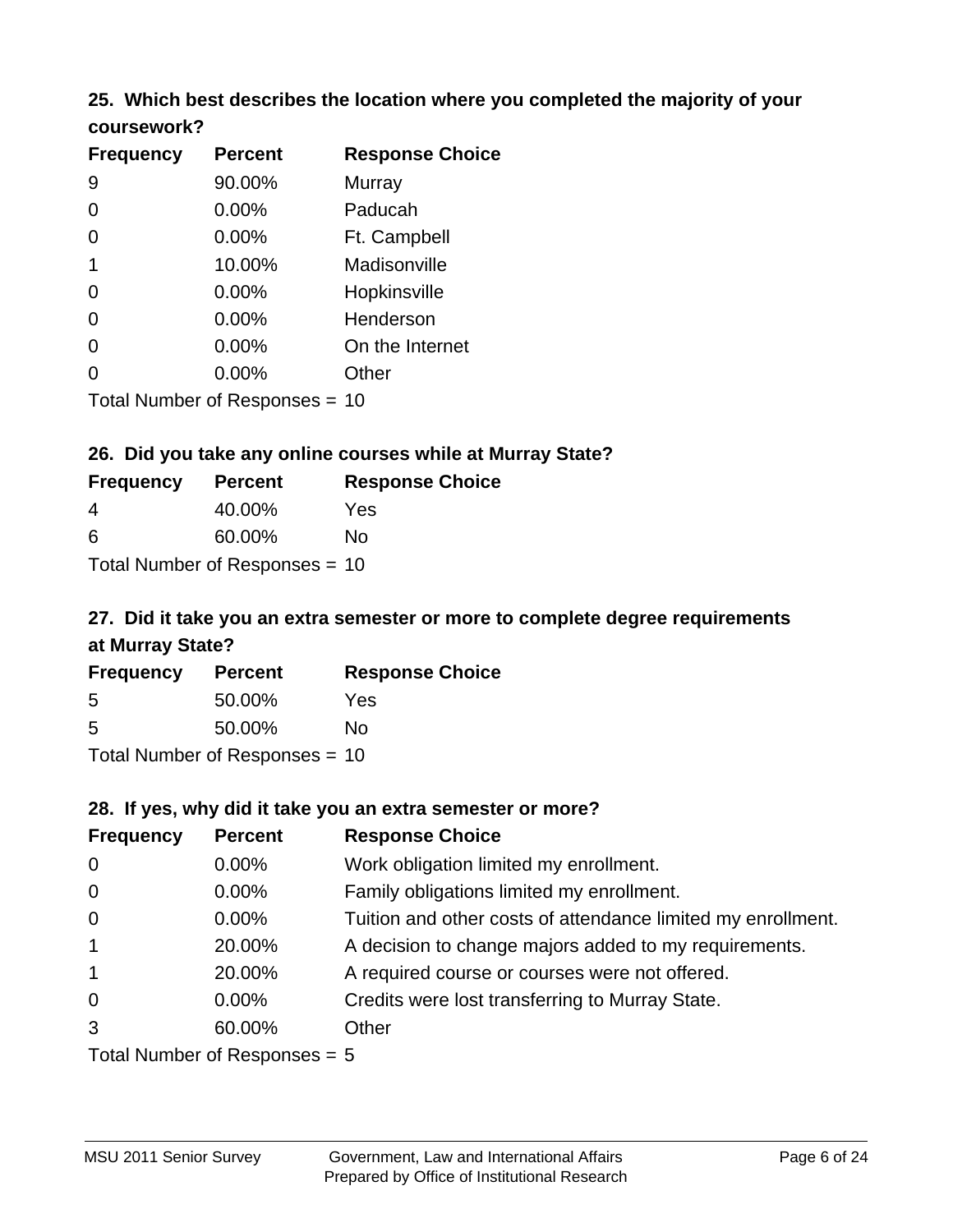### **29. Did you have trouble getting any course(s) you needed while at Murray State?**

| <b>Frequency</b> | <b>Percent</b>                 | <b>Response Choice</b> |
|------------------|--------------------------------|------------------------|
| -5               | 50.00%                         | Yes                    |
| -5               | 50.00%                         | Nο                     |
|                  | Total Number of Responses = 10 |                        |

#### **30. If yes, why did you have trouble getting the course?**

| <b>Frequency</b> | <b>Percent</b> | <b>Response Choice</b>                                |
|------------------|----------------|-------------------------------------------------------|
| 3                | 60.00%         | Not offered the semester I needed it.                 |
| $\overline{0}$   | $0.00\%$       | Not offered at hours convenient to my work schedule.  |
| 2                | 40.00%         | Not offered at hours suitable for my school schedule. |
| $\overline{0}$   | $0.00\%$       | All course sections were closed.                      |
| $\overline{0}$   | $0.00\%$       | I was unaware of the prerequisites for the course.    |
|                  |                |                                                       |

Total Number of Responses = 5

### **31. Which statement best describes your experience with off-campus coop/internship?**

| <b>Frequency</b> | <b>Percent</b> | <b>Response Choice</b>             |
|------------------|----------------|------------------------------------|
| 8                | 80.00%         | Cannot judge, I did not have one.  |
| $\Omega$         | 0.00%          | My experience was very valuable.   |
| 2                | 20.00%         | My experience was valuable.        |
| $\Omega$         | $0.00\%$       | My experience was of little value. |
| $\Omega$         | 0.00%          | My experience was of no value.     |
|                  |                |                                    |

Total Number of Responses = 10

# **32. Which statement best describes your experience with on-campus faculty-directed research, scholarly, or creative project?**

| <b>Frequency</b> | <b>Percent</b>                | <b>Response Choice</b>             |
|------------------|-------------------------------|------------------------------------|
| 4                | 40.00%                        | Cannot judge; I did not have one.  |
| 2                | 20.00%                        | My experience was very valuable.   |
| $\overline{4}$   | 40.00%                        | My experience was valuable.        |
| $\Omega$         | $0.00\%$                      | My experience was of little value. |
| $\Omega$         | 0.00%                         | My experience was of no value.     |
|                  | Total Number of Deconomers 40 |                                    |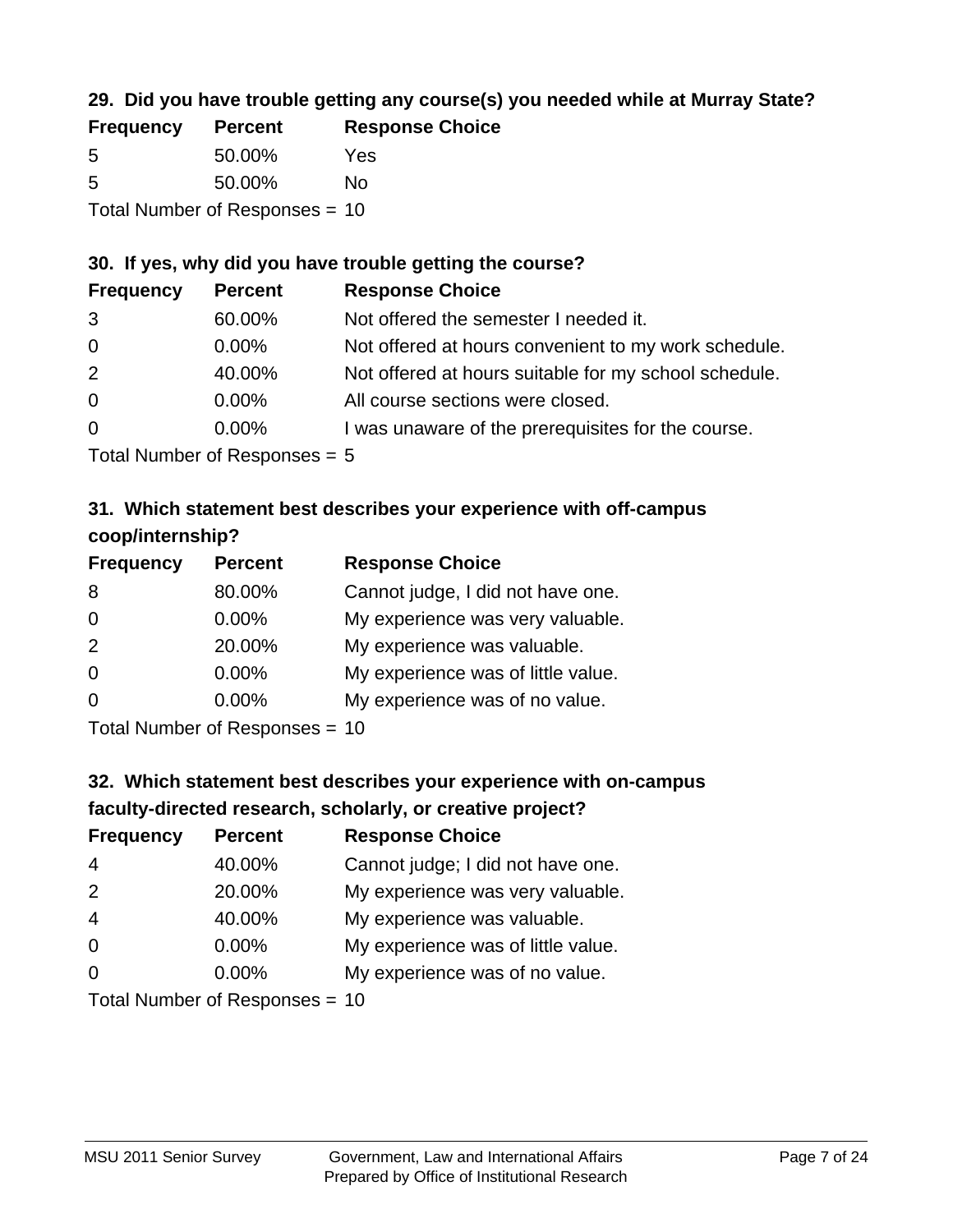#### **33. Which statement best describes your experience with academic advising in your major/area?**

| $\cdots$ your mapproved. |                |                                                       |
|--------------------------|----------------|-------------------------------------------------------|
| <b>Frequency</b>         | <b>Percent</b> | <b>Response Choice</b>                                |
| 0                        | $0.00\%$       | Cannot judge; I did not make use of the opportunity.  |
| 9                        | 90.00%         | I was satisfied with information my adviser provided. |
| $\overline{1}$           | 10.00%         | Advice was inaccurate, incomplete, or misleading.     |
| 0                        | $0.00\%$       | My adviser was not available.                         |
|                          |                |                                                       |

Total Number of Responses = 10

### **For questions 34-48, indicate the extent to which you were satisfied.**

| 34. Class size relative to type of course |  |  |  |  |  |  |  |  |
|-------------------------------------------|--|--|--|--|--|--|--|--|
|-------------------------------------------|--|--|--|--|--|--|--|--|

| <b>Frequency</b>               | <b>Percent</b> | <b>Response Choice</b> |  |
|--------------------------------|----------------|------------------------|--|
| -5                             | 50.00%         | Very satisfied         |  |
| 5                              | 50.00%         | Satisfied              |  |
| $\Omega$                       | $0.00\%$       | <b>Dissatisfied</b>    |  |
| $\Omega$                       | $0.00\%$       | Very dissatisfied      |  |
| Total Number of Responses - 10 |                |                        |  |

Total Number of Responses = 10

### **35. Out-of-class availability of faculty**

| <b>Frequency</b> | <b>Percent</b>            | <b>Response Choice</b> |
|------------------|---------------------------|------------------------|
| $\mathcal{P}$    | 20.00%                    | Very satisfied         |
| 8                | 80.00%                    | Satisfied              |
| $\Omega$         | $0.00\%$                  | <b>Dissatisfied</b>    |
| $\Omega$         | 0.00%                     | Very dissatisfied      |
|                  | Total Number of Desponses |                        |

Total Number of Responses = 10

### **36. Effectiveness of your high school preparation for college work**

| <b>Frequency</b> | <b>Percent</b>                 | <b>Response Choice</b> |
|------------------|--------------------------------|------------------------|
| 2                | 20.00%                         | Very satisfied         |
| 3                | 30.00%                         | Satisfied              |
| 5                | 50.00%                         | <b>Dissatisfied</b>    |
| $\Omega$         | 0.00%                          | Very dissatisfied      |
|                  | Total Number of Responses = 10 |                        |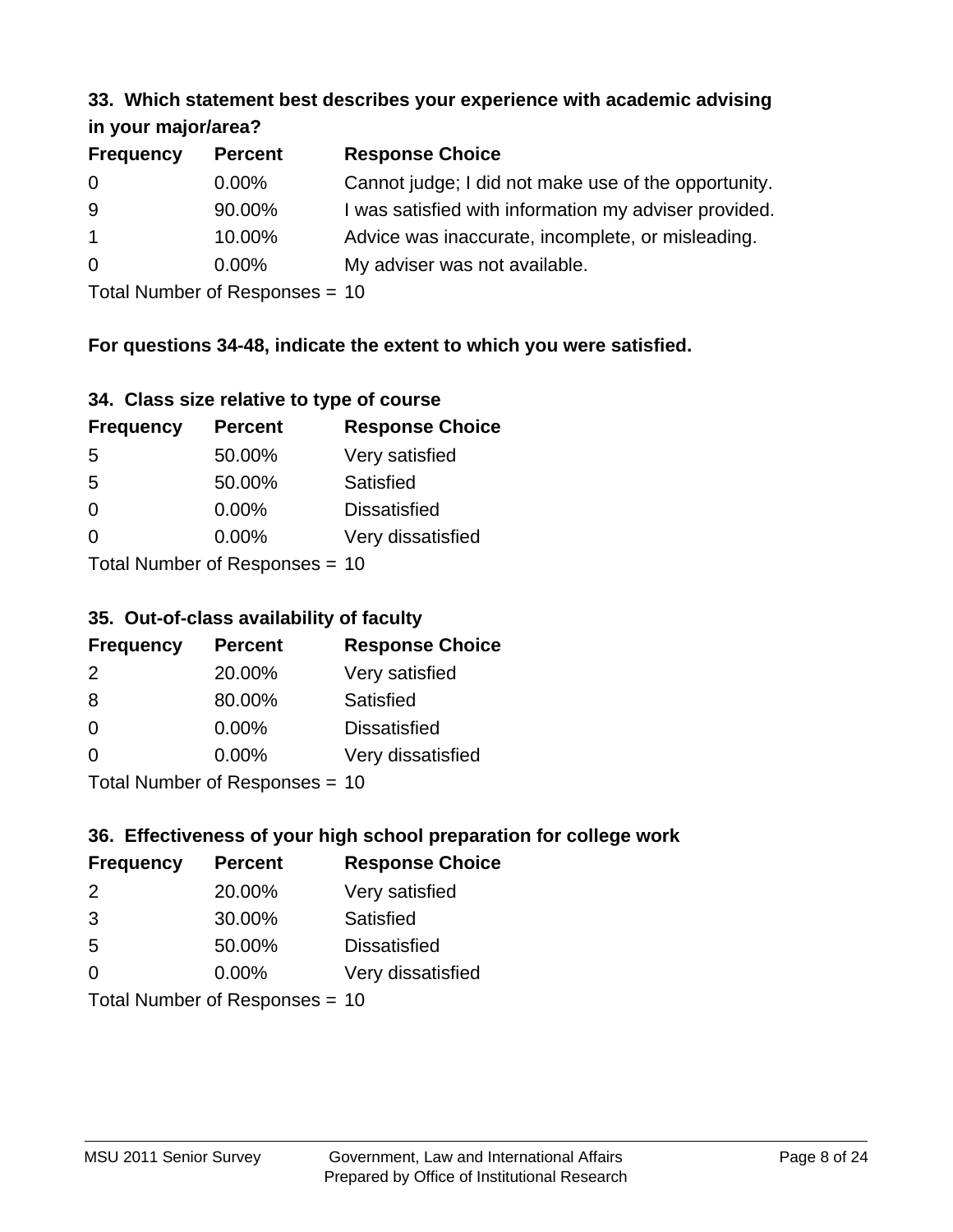### **37. Fairness of faculty in their treatment of individual students**

| <b>Frequency</b> | <b>Percent</b> | <b>Response Choice</b> |
|------------------|----------------|------------------------|
| $\mathcal{P}$    | 20.00%         | Very satisfied         |
| .5               | 50.00%         | Satisfied              |
| 3                | 30.00%         | <b>Dissatisfied</b>    |
| $\Omega$         | $0.00\%$       | Very dissatisfied      |
|                  |                |                        |

Total Number of Responses = 10

#### **38. Overall quality of instruction at Murray State**

| <b>Frequency</b> | <b>Percent</b> | <b>Response Choice</b> |
|------------------|----------------|------------------------|
| 3                | 30.00%         | Very satisfied         |
| 6                | 60.00%         | Satisfied              |
| -1               | 10.00%         | <b>Dissatisfied</b>    |
| $\Omega$         | 0.00%          | Very dissatisfied      |
|                  |                |                        |

Total Number of Responses = 10

### **39. Quality of instruction in University Studies (General Education) courses**

| <b>Frequency</b> | <b>Percent</b>               | <b>Response Choice</b> |
|------------------|------------------------------|------------------------|
| $\Omega$         | 0.00%                        | Very satisfied         |
| 8                | 88.89%                       | Satisfied              |
| -1               | 11.11%                       | <b>Dissatisfied</b>    |
| $\Omega$         | 0.00%                        | Very dissatisfied      |
|                  | $\tau$ . The state of $\sim$ |                        |

Total Number of Responses = 9

#### **40. Quality of instruction in your major**

| <b>Frequency</b>          | <b>Percent</b> | <b>Response Choice</b> |
|---------------------------|----------------|------------------------|
| 3                         | 30.00%         | Very satisfied         |
| 5                         | 50.00%         | Satisfied              |
| 2                         | 20.00%         | <b>Dissatisfied</b>    |
| $\Omega$                  | 0.00%          | Very dissatisfied      |
| Total Number of Deepersee |                |                        |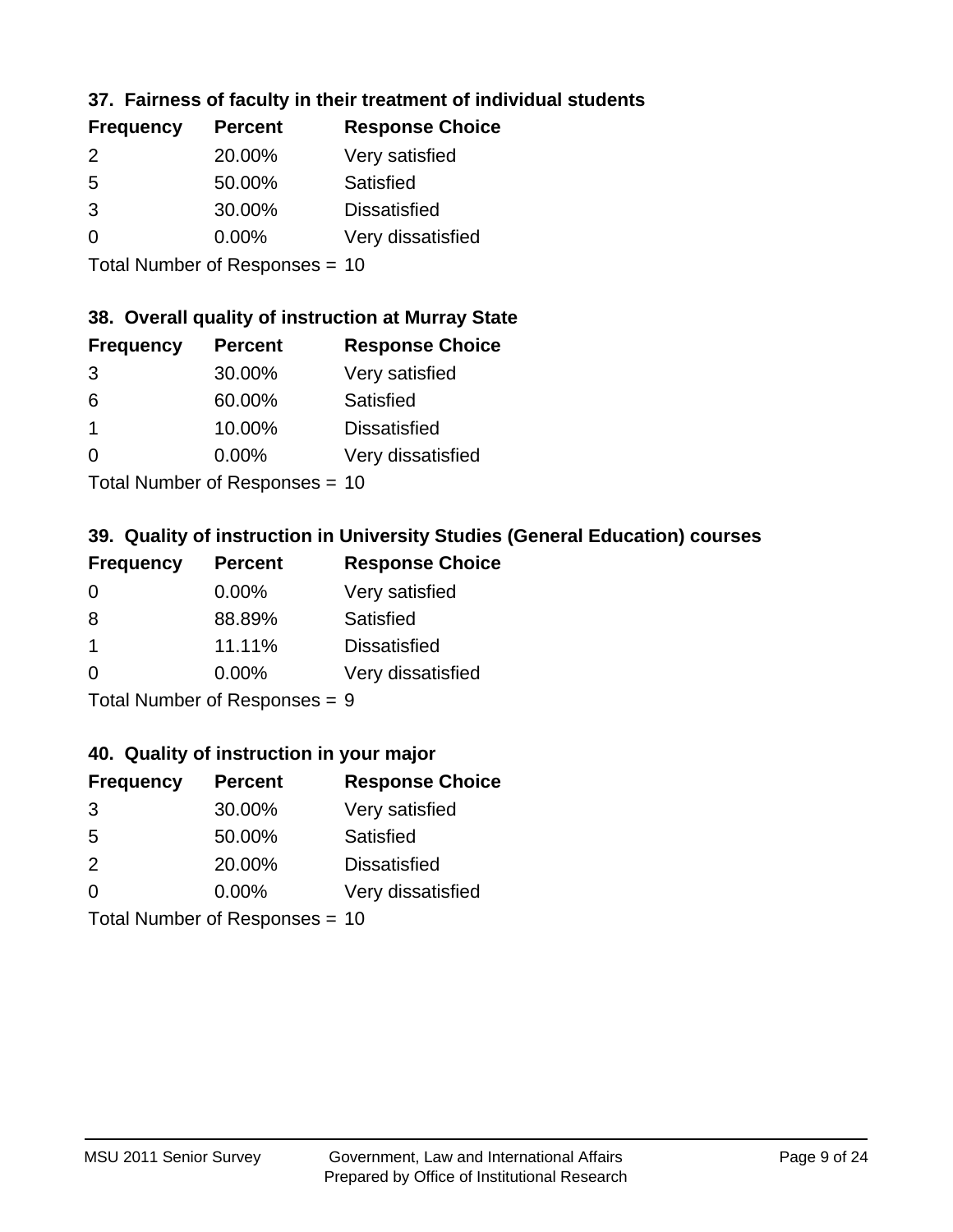### **41. Clarity of program objectives in your major**

| <b>Frequency</b> | <b>Percent</b> | <b>Response Choice</b> |
|------------------|----------------|------------------------|
| 3                | 30.00%         | Very satisfied         |
| 6                | 60.00%         | Satisfied              |
|                  | 10.00%         | <b>Dissatisfied</b>    |
| O                | $0.00\%$       | Very dissatisfied      |
|                  |                |                        |

Total Number of Responses = 10

#### **42. Intellectual challenge of the academic program**

| <b>Frequency</b> | <b>Percent</b> | <b>Response Choice</b> |
|------------------|----------------|------------------------|
| 3                | 30.00%         | Very satisfied         |
| 6                | 60.00%         | Satisfied              |
|                  | 10.00%         | <b>Dissatisfied</b>    |
| $\Omega$         | 0.00%          | Very dissatisfied      |
|                  |                |                        |

Total Number of Responses = 10

### **43. Encouragement and information from your major department for employment after graduation**

| <b>Frequency</b>     | <b>Percent</b>             | <b>Response Choice</b> |
|----------------------|----------------------------|------------------------|
| 0                    | $0.00\%$                   | Very satisfied         |
| 5                    | 50.00%                     | Satisfied              |
| $\overline{4}$       | 40.00%                     | <b>Dissatisfied</b>    |
| $\blacktriangleleft$ | 10.00%                     | Very dissatisfied      |
|                      | Tatal Manakan af Dannannan |                        |

Total Number of Responses = 10

# **44. Availability of opportunities to engage in a faculty-mentored research,**

### **scholarly, or creative project in your area of study/interest**

| <b>Frequency</b> | <b>Percent</b>                                                                                                  | <b>Response Choice</b> |
|------------------|-----------------------------------------------------------------------------------------------------------------|------------------------|
| 3                | 30.00%                                                                                                          | Very satisfied         |
| 4                | 40.00%                                                                                                          | Satisfied              |
| 3                | 30.00%                                                                                                          | <b>Dissatisfied</b>    |
| $\Omega$         | 0.00%                                                                                                           | Very dissatisfied      |
|                  | The Little and the Little Communication of the Communication of the Communication of the Communication of the U |                        |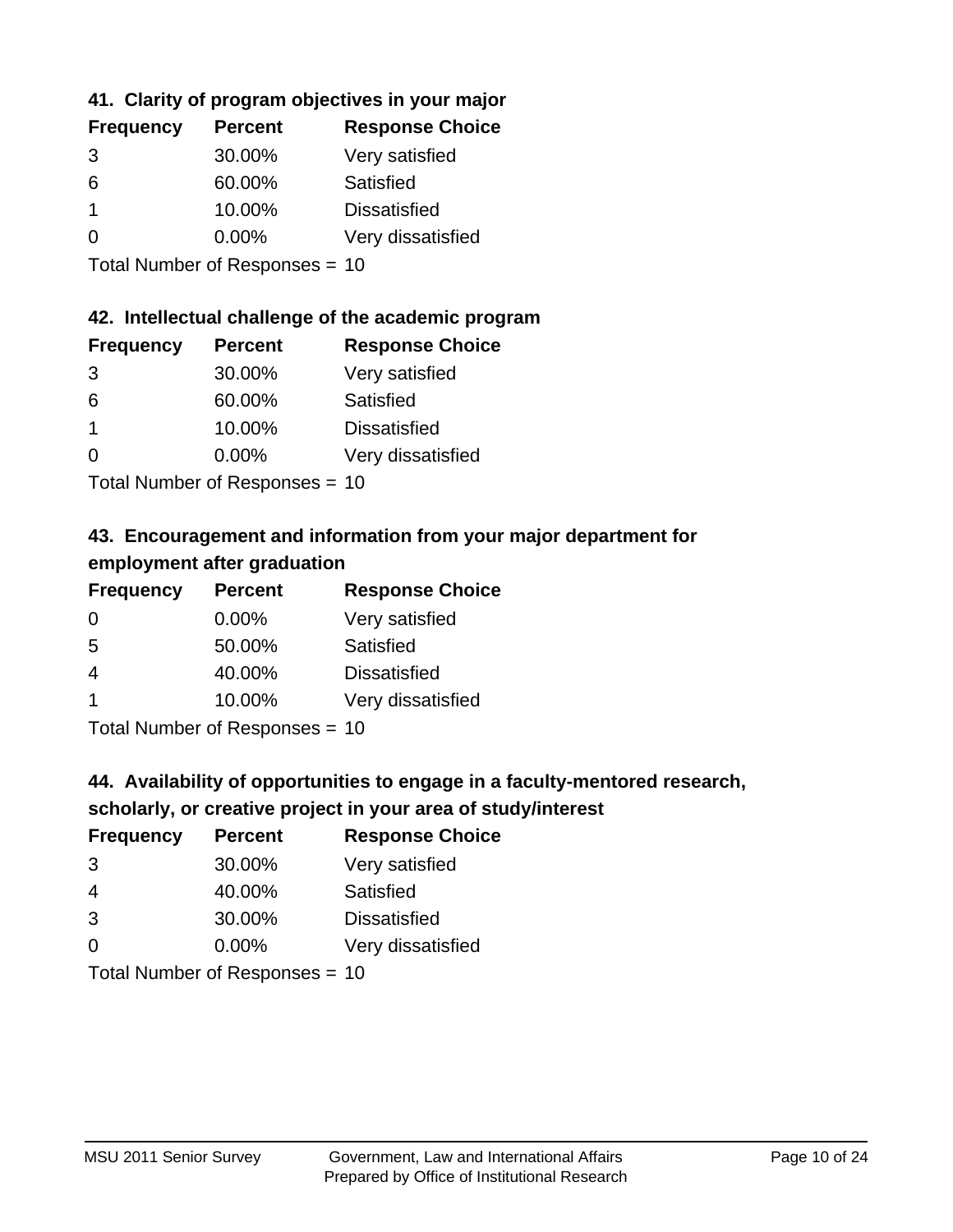#### **45. Library hours**

| <b>Frequency</b> | <b>Percent</b> | <b>Response Choice</b> |
|------------------|----------------|------------------------|
|                  | 11.11%         | Very satisfied         |
| 8                | 88.89%         | Satisfied              |
| $\Omega$         | 0.00%          | <b>Dissatisfied</b>    |
| $\Omega$         | 0.00%          | Very dissatisfied      |
|                  |                |                        |

Total Number of Responses = 9

#### **46. Effectiveness of library personnel in meeting your information needs**

| <b>Frequency</b> | <b>Percent</b> | <b>Response Choice</b> |
|------------------|----------------|------------------------|
| 0                | $0.00\%$       | Very satisfied         |
| 9                | 90.00%         | Satisfied              |
|                  | 10.00%         | <b>Dissatisfied</b>    |
| $\Omega$         | 0.00%          | Very dissatisfied      |
|                  |                |                        |

Total Number of Responses = 10

#### **47. Access to library resources on hand**

| <b>Frequency</b> | <b>Percent</b>            | <b>Response Choice</b> |
|------------------|---------------------------|------------------------|
| -1               | 10.00%                    | Very satisfied         |
| 5                | 50.00%                    | Satisfied              |
| 3                | 30.00%                    | <b>Dissatisfied</b>    |
|                  | 10.00%                    | Very dissatisfied      |
|                  | Total Number of Deepersee |                        |

Total Number of Responses = 10

#### **48. Electronic access to library resources**

| <b>Frequency</b> | <b>Percent</b>                 | <b>Response Choice</b> |
|------------------|--------------------------------|------------------------|
| 1                | 10.00%                         | Very satisfied         |
| 8                | 80.00%                         | Satisfied              |
| -1               | 10.00%                         | <b>Dissatisfied</b>    |
| $\Omega$         | $0.00\%$                       | Very dissatisfied      |
|                  | Total Number of Responses = 10 |                        |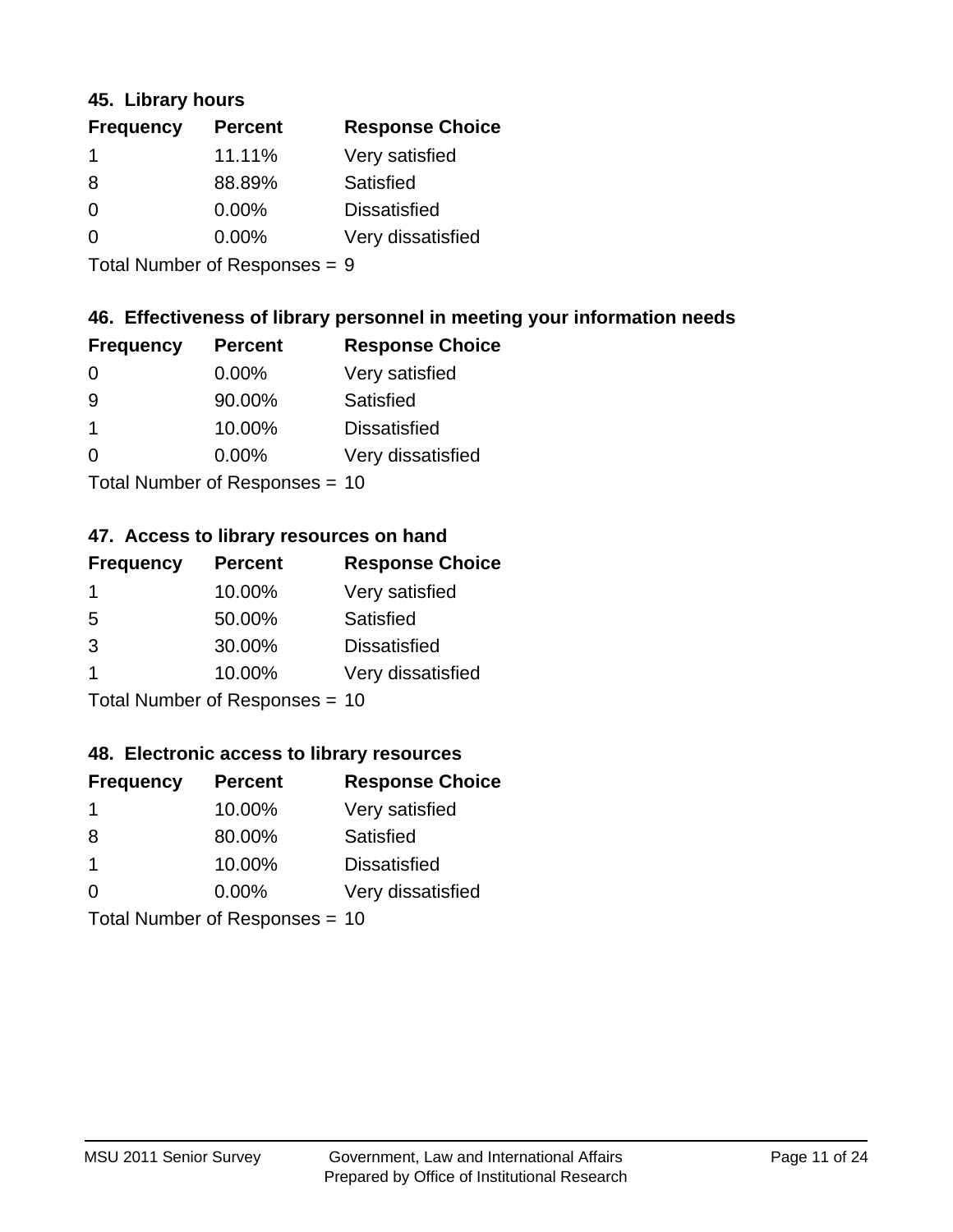**was in helping you achieve these goals. For questions 49-55, please indicate how effective University Studies at MSU** 

### **49. Writing Skills**

| <b>Frequency</b>              | <b>Percent</b> | <b>Response Choice</b> |
|-------------------------------|----------------|------------------------|
| $\Omega$                      | $0.00\%$       | Very effective         |
| 7                             | 77.78%         | Effective              |
| 2                             | 22.22%         | Ineffective            |
| $\Omega$                      | $0.00\%$       | Very ineffective       |
| Total Number of Responses = 9 |                |                        |

### **50. Speaking Skills**

| <b>Frequency</b>          | <b>Percent</b> | <b>Response Choice</b> |
|---------------------------|----------------|------------------------|
| $\Omega$                  | $0.00\%$       | Very effective         |
| 6                         | 66.67%         | Effective              |
| 3                         | 33.33%         | Ineffective            |
| $\Omega$                  | 0.00%          | Very ineffective       |
| Total Number of Desponses |                |                        |

Total Number of Responses = 9

### **51. Critical Thinking Skills**

| <b>Frequency</b> | <b>Percent</b>                                                                                                                                                                                                                 | <b>Response Choice</b> |
|------------------|--------------------------------------------------------------------------------------------------------------------------------------------------------------------------------------------------------------------------------|------------------------|
| $\mathcal{P}$    | 22.22%                                                                                                                                                                                                                         | Very effective         |
| 6                | 66.67%                                                                                                                                                                                                                         | Effective              |
| $\Omega$         | $0.00\%$                                                                                                                                                                                                                       | Ineffective            |
| $\overline{1}$   | 11.11%                                                                                                                                                                                                                         | Very ineffective       |
|                  | The INSTRUCTION of Production and the Production of the Production of the Production of the U.S. of the U.S. of the U.S. of the U.S. of the U.S. of the U.S. of the U.S. of the U.S. of the U.S. of the U.S. of the U.S. of th |                        |

Total Number of Responses = 9

### **52. Computer Technology**

| <b>Frequency</b> | <b>Percent</b>                  | <b>Response Choice</b> |
|------------------|---------------------------------|------------------------|
| -1               | 11.11%                          | Very effective         |
| .5               | 55.56%                          | Effective              |
| $\overline{1}$   | 11.11%                          | Ineffective            |
| $\mathcal{P}$    | 22.22%                          | Very ineffective       |
|                  | Total Number of Poenonces $= 0$ |                        |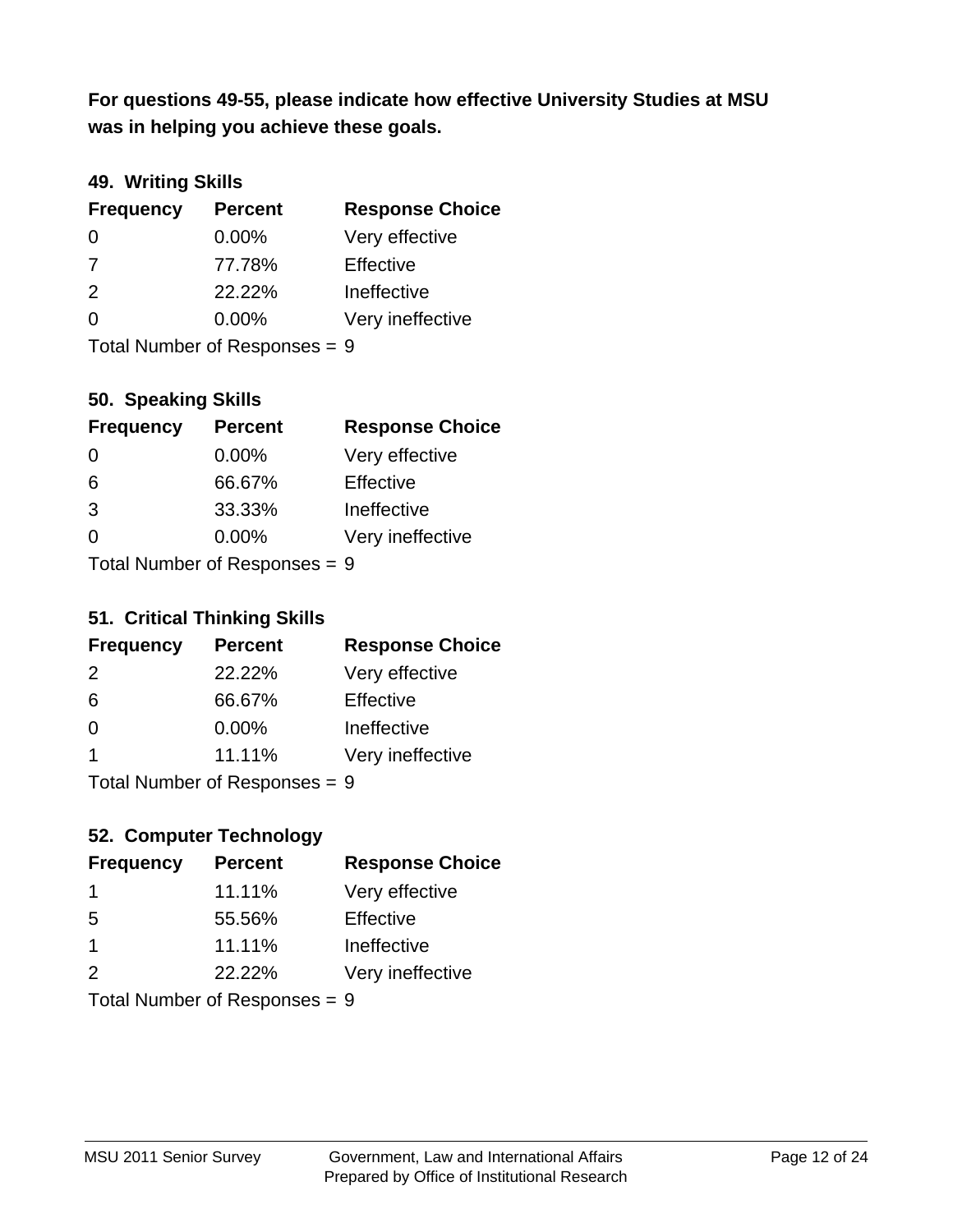### **53. General Knowledge in the liberal arts and sciences**

Total Number of Responses = 9

### **54. International Perspectives**

| <b>Frequency</b> | <b>Percent</b> | <b>Response Choice</b> |
|------------------|----------------|------------------------|
| $\mathcal{P}$    | 22.22%         | Very effective         |
| 6                | 66.67%         | Effective              |
| 1                | 11.11%         | Ineffective            |
| ∩                | 0.00%          | Very ineffective       |
|                  |                |                        |

Total Number of Responses = 9

### **55. Stimulation of interest in areas outside your chosen field of study**

| <b>Frequency</b> | <b>Percent</b>             | <b>Response Choice</b> |
|------------------|----------------------------|------------------------|
| -1               | 11.11%                     | Very effective         |
| -5               | 55.56%                     | Effective              |
| 3                | 33.33%                     | Ineffective            |
| $\Omega$         | 0.00%                      | Very ineffective       |
|                  | Tetal Number of Desperance |                        |

Total Number of Responses = 9

# **For questions 56-83, please indicate how satisfactorily the following met your needs**

#### **56. African-American Student Services**

| <b>Frequency</b> | <b>Percent</b>                 | <b>Response Choice</b> |
|------------------|--------------------------------|------------------------|
| 10               | 100.00%                        | Did not use            |
| $\Omega$         | 0.00%                          | Very satisfied         |
| $\Omega$         | 0.00%                          | Satisfied              |
| $\Omega$         | $0.00\%$                       | <b>Dissatisfied</b>    |
| $\Omega$         | 0.00%                          | Very dissatisfied      |
|                  | Total Number of Responses = 10 |                        |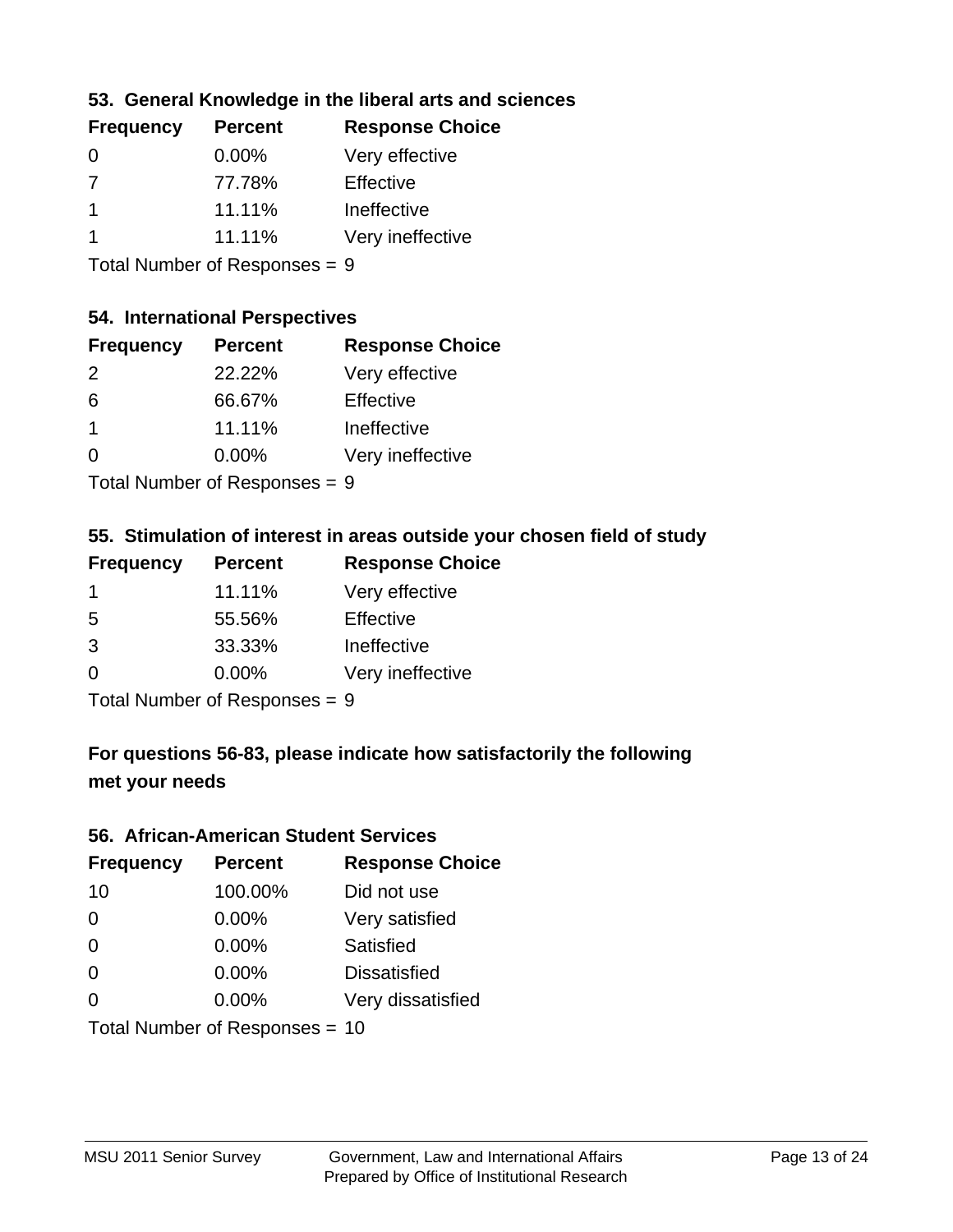#### **57. Career Services Office**

| <b>Frequency</b> | <b>Percent</b> | <b>Response Choice</b> |
|------------------|----------------|------------------------|
| 8                | 80.00%         | Did not use            |
| 0                | $0.00\%$       | Very satisfied         |
| 2                | 20.00%         | Satisfied              |
| 0                | $0.00\%$       | <b>Dissatisfied</b>    |
|                  | $0.00\%$       | Very dissatisfied      |
|                  |                |                        |

Total Number of Responses = 10

### **58. Counseling and Testing Center**

| <b>Frequency</b>                       | <b>Percent</b> | <b>Response Choice</b> |
|----------------------------------------|----------------|------------------------|
| 6                                      | 60.00%         | Did not use            |
| 1                                      | 10.00%         | Very satisfied         |
| 2                                      | 20.00%         | Satisfied              |
| 1                                      | 10.00%         | <b>Dissatisfied</b>    |
| 0                                      | 0.00%          | Very dissatisfied      |
| $Total Number of Denonce -\frac{1}{2}$ |                |                        |

Total Number of Responses = 10

#### **59. Cultural programming and activities**

| <b>Frequency</b> | <b>Percent</b>                 | <b>Response Choice</b> |
|------------------|--------------------------------|------------------------|
| 4                | 40.00%                         | Did not use            |
| -1               | 10.00%                         | Very satisfied         |
| 5                | 50.00%                         | Satisfied              |
| $\Omega$         | $0.00\%$                       | <b>Dissatisfied</b>    |
| $\Omega$         | $0.00\%$                       | Very dissatisfied      |
|                  | Total Number of Responses = 10 |                        |

#### **60. E-study courses**

| <b>Frequency</b> | <b>Percent</b>                 | <b>Response Choice</b> |
|------------------|--------------------------------|------------------------|
| 6                | 60.00%                         | Did not use            |
| -1               | 10.00%                         | Very satisfied         |
| 3                | 30.00%                         | Satisfied              |
| $\Omega$         | 0.00%                          | <b>Dissatisfied</b>    |
| ∩                | $0.00\%$                       | Very dissatisfied      |
|                  | Total Number of Responses = 10 |                        |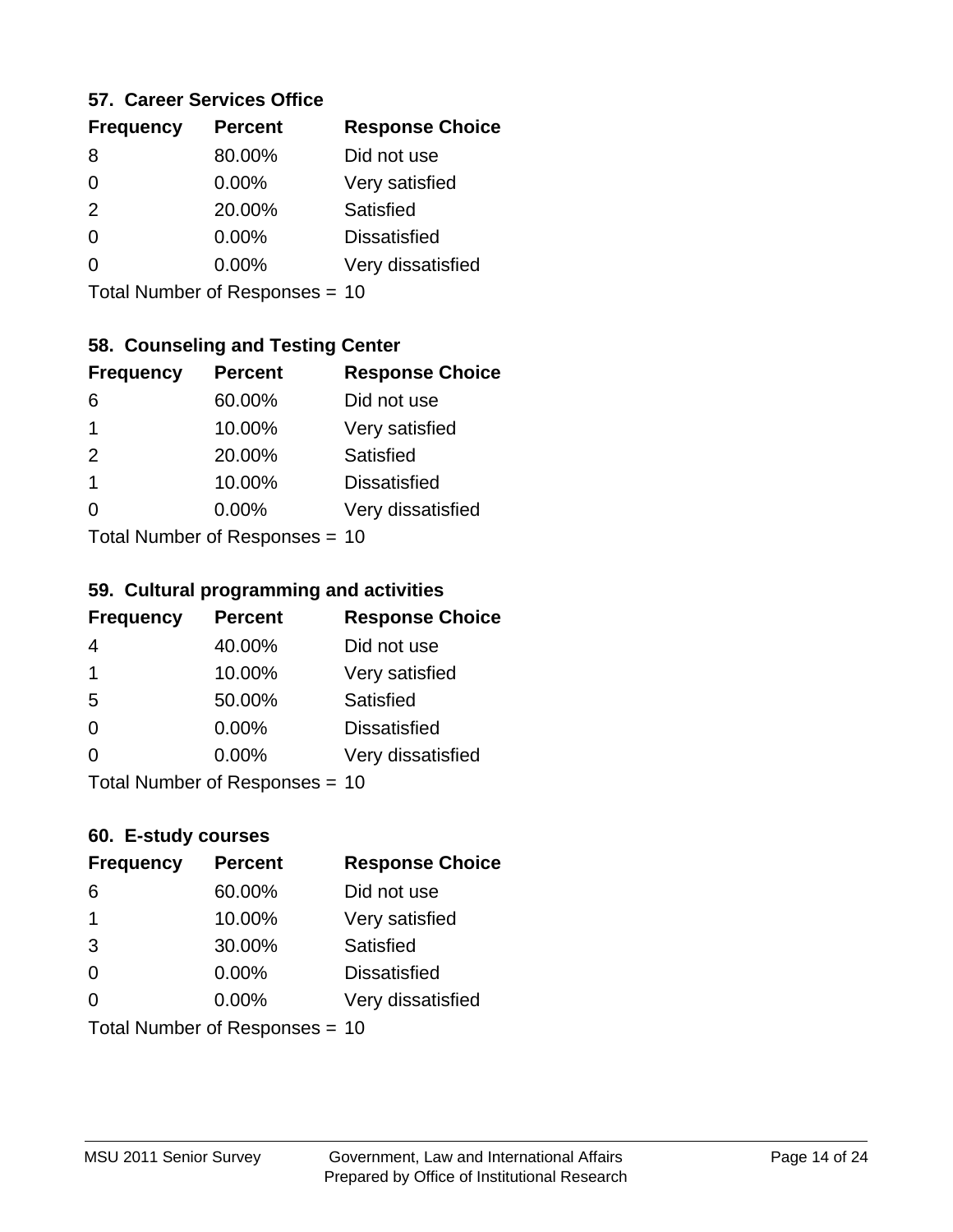#### **61. Food Services**

| <b>Frequency</b> | <b>Percent</b> | <b>Response Choice</b> |
|------------------|----------------|------------------------|
| 3                | 30.00%         | Did not use            |
| $\mathcal{P}$    | 20.00%         | Very satisfied         |
| 3                | 30.00%         | Satisfied              |
|                  | 10.00%         | <b>Dissatisfied</b>    |
|                  | 10.00%         | Very dissatisfied      |
|                  |                |                        |

Total Number of Responses = 10

### **62. Greek life and activities**

| <b>Frequency</b> | <b>Percent</b>                 | <b>Response Choice</b> |
|------------------|--------------------------------|------------------------|
| 8                | 80.00%                         | Did not use            |
| 2                | 20.00%                         | Very satisfied         |
| $\Omega$         | 0.00%                          | Satisfied              |
| $\Omega$         | 0.00%                          | <b>Dissatisfied</b>    |
| 0                | $0.00\%$                       | Very dissatisfied      |
|                  | Total Number of Responses = 10 |                        |

**63. Health Services**

| <b>Frequency</b>          | <b>Percent</b> | <b>Response Choice</b> |
|---------------------------|----------------|------------------------|
| 6                         | 60.00%         | Did not use            |
| 3                         | 30.00%         | Very satisfied         |
| $\Omega$                  | $0.00\%$       | <b>Satisfied</b>       |
| $\overline{\mathbf{1}}$   | 10.00%         | <b>Dissatisfied</b>    |
| $\Omega$                  | 0.00%          | Very dissatisfied      |
| Total Number of Desponses |                |                        |

Total Number of Responses = 10

### **64. Honor Societies/Departmental Clubs/Special Interest Organizations**

| <b>Frequency</b> | <b>Percent</b>                 | <b>Response Choice</b> |
|------------------|--------------------------------|------------------------|
| $\overline{4}$   | 40.00%                         | Did not use            |
| 2                | 20.00%                         | Very satisfied         |
| $\overline{4}$   | 40.00%                         | Satisfied              |
| $\Omega$         | $0.00\%$                       | <b>Dissatisfied</b>    |
| $\Omega$         | 0.00%                          | Very dissatisfied      |
|                  | Total Number of Responses = 10 |                        |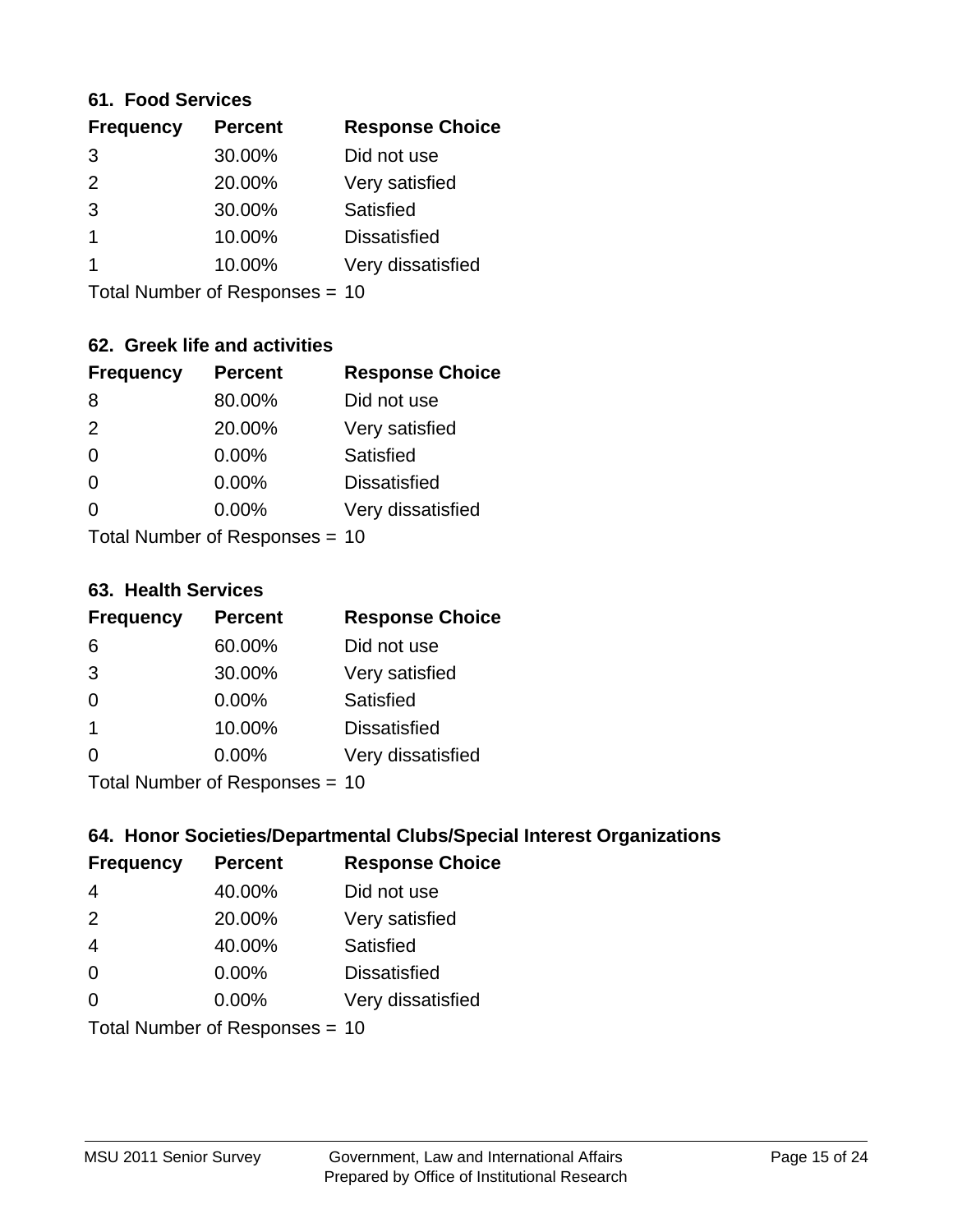#### **65. International Programs and activities**

| <b>Frequency</b> | <b>Percent</b> | <b>Response Choice</b> |
|------------------|----------------|------------------------|
| .5               | 50.00%         | Did not use            |
| 3                | 30.00%         | Very satisfied         |
| 2                | 20.00%         | <b>Satisfied</b>       |
| O                | 0.00%          | <b>Dissatisfied</b>    |
|                  | $0.00\%$       | Very dissatisfied      |
|                  |                |                        |

Total Number of Responses = 10

### **66. International student support services**

| <b>Frequency</b>           | <b>Percent</b> | <b>Response Choice</b> |
|----------------------------|----------------|------------------------|
| 9                          | 90.00%         | Did not use            |
| 0                          | 0.00%          | Very satisfied         |
| 1                          | 10.00%         | Satisfied              |
| ∩                          | 0.00%          | <b>Dissatisfied</b>    |
| 0                          | 0.00%          | Very dissatisfied      |
| Total Number of Deepersoon |                |                        |

Total Number of Responses = 10

#### **67. Intramural Sports and Recreation**

| <b>Frequency</b> | <b>Percent</b>                  | <b>Response Choice</b> |
|------------------|---------------------------------|------------------------|
| 6                | 60.00%                          | Did not use            |
| $\Omega$         | $0.00\%$                        | Very satisfied         |
| $\overline{4}$   | 40.00%                          | <b>Satisfied</b>       |
| $\Omega$         | $0.00\%$                        | <b>Dissatisfied</b>    |
| $\Omega$         | $0.00\%$                        | Very dissatisfied      |
|                  | Total Number of Poenances $-10$ |                        |

Total Number of Responses = 10

### **68. Lowry Center/Community College**

| <b>Frequency</b> | <b>Percent</b>                 | <b>Response Choice</b> |
|------------------|--------------------------------|------------------------|
| 10               | 100.00%                        | Did not use            |
| 0                | 0.00%                          | Very satisfied         |
| $\Omega$         | 0.00%                          | Satisfied              |
| $\Omega$         | $0.00\%$                       | <b>Dissatisfied</b>    |
| 0                | $0.00\%$                       | Very dissatisfied      |
|                  | Total Number of Responses = 10 |                        |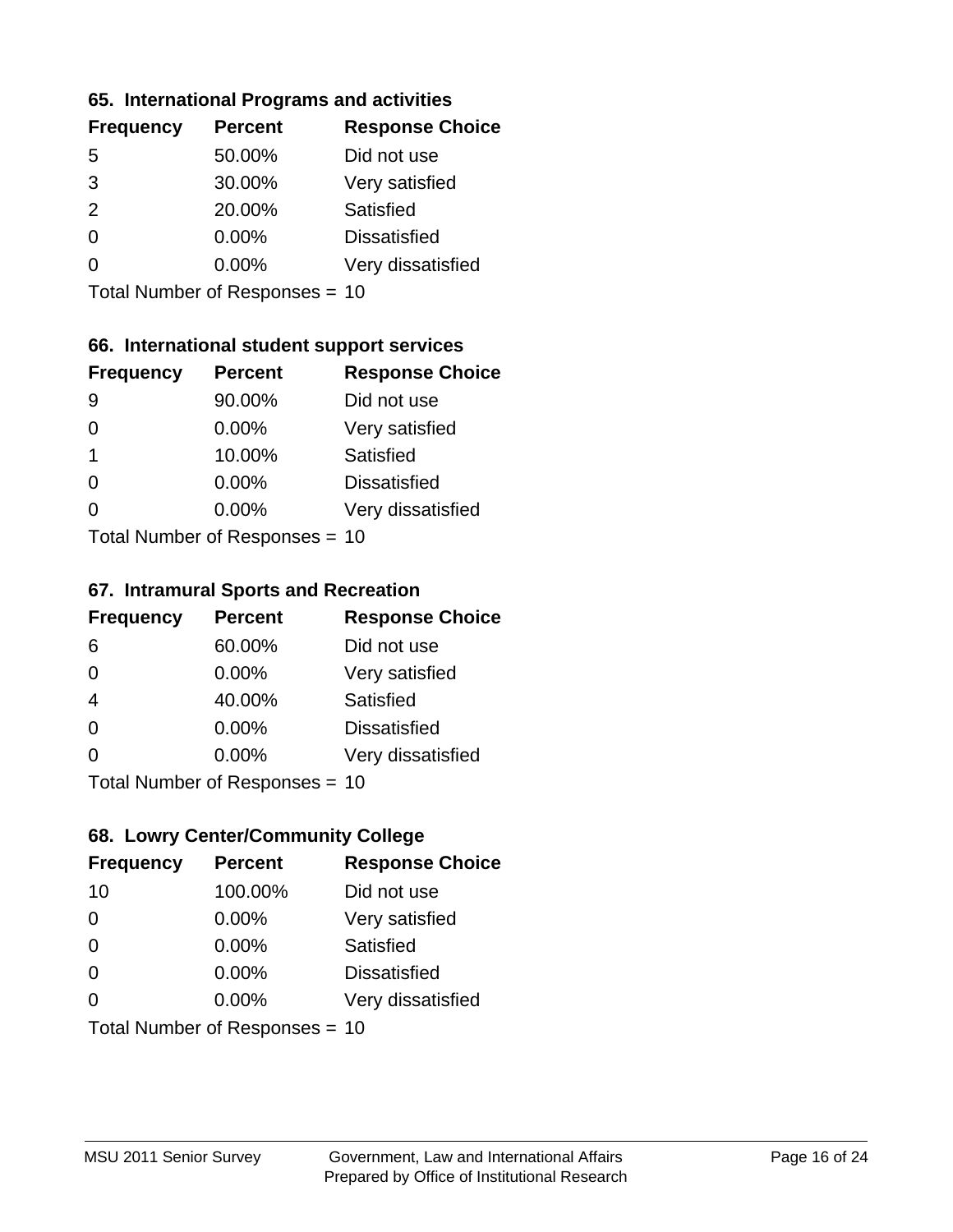### **69. Library**

| <b>Frequency</b> | <b>Percent</b> | <b>Response Choice</b> |
|------------------|----------------|------------------------|
|                  | 10.00%         | Did not use            |
| $\mathcal{P}$    | 20.00%         | Very satisfied         |
| 7                | 70.00%         | <b>Satisfied</b>       |
| $\Omega$         | 0.00%          | <b>Dissatisfied</b>    |
| O                | 0.00%          | Very dissatisfied      |
|                  |                |                        |

Total Number of Responses = 10

### **70. MAP Report**

| <b>Frequency</b> | <b>Percent</b>                 | <b>Response Choice</b> |
|------------------|--------------------------------|------------------------|
|                  | 0.00%                          | Did not use            |
| 1                | 10.00%                         | Very satisfied         |
| 6                | 60.00%                         | Satisfied              |
| $\overline{1}$   | 10.00%                         | <b>Dissatisfied</b>    |
| $\mathcal{P}$    | 20.00%                         | Very dissatisfied      |
|                  | Total Number of Responses = 10 |                        |

#### **71. MSU Web site**

| <b>Frequency</b>               | <b>Percent</b> | <b>Response Choice</b> |
|--------------------------------|----------------|------------------------|
| 1                              | 10.00%         | Did not use            |
| 5                              | 50.00%         | Very satisfied         |
| 3                              | 30.00%         | Satisfied              |
| -1                             | 10.00%         | <b>Dissatisfied</b>    |
| ∩                              | $0.00\%$       | Very dissatisfied      |
| Total Number of Responses = 10 |                |                        |

# **72. NCAA Sports**

| <b>Frequency</b>               | <b>Percent</b> | <b>Response Choice</b> |
|--------------------------------|----------------|------------------------|
| 8                              | 80.00%         | Did not use            |
| $\mathbf 1$                    | 10.00%         | Very satisfied         |
| $\Omega$                       | 0.00%          | <b>Satisfied</b>       |
| -1                             | 10.00%         | <b>Dissatisfied</b>    |
| $\Omega$                       | 0.00%          | Very dissatisfied      |
| Total Number of Responses = 10 |                |                        |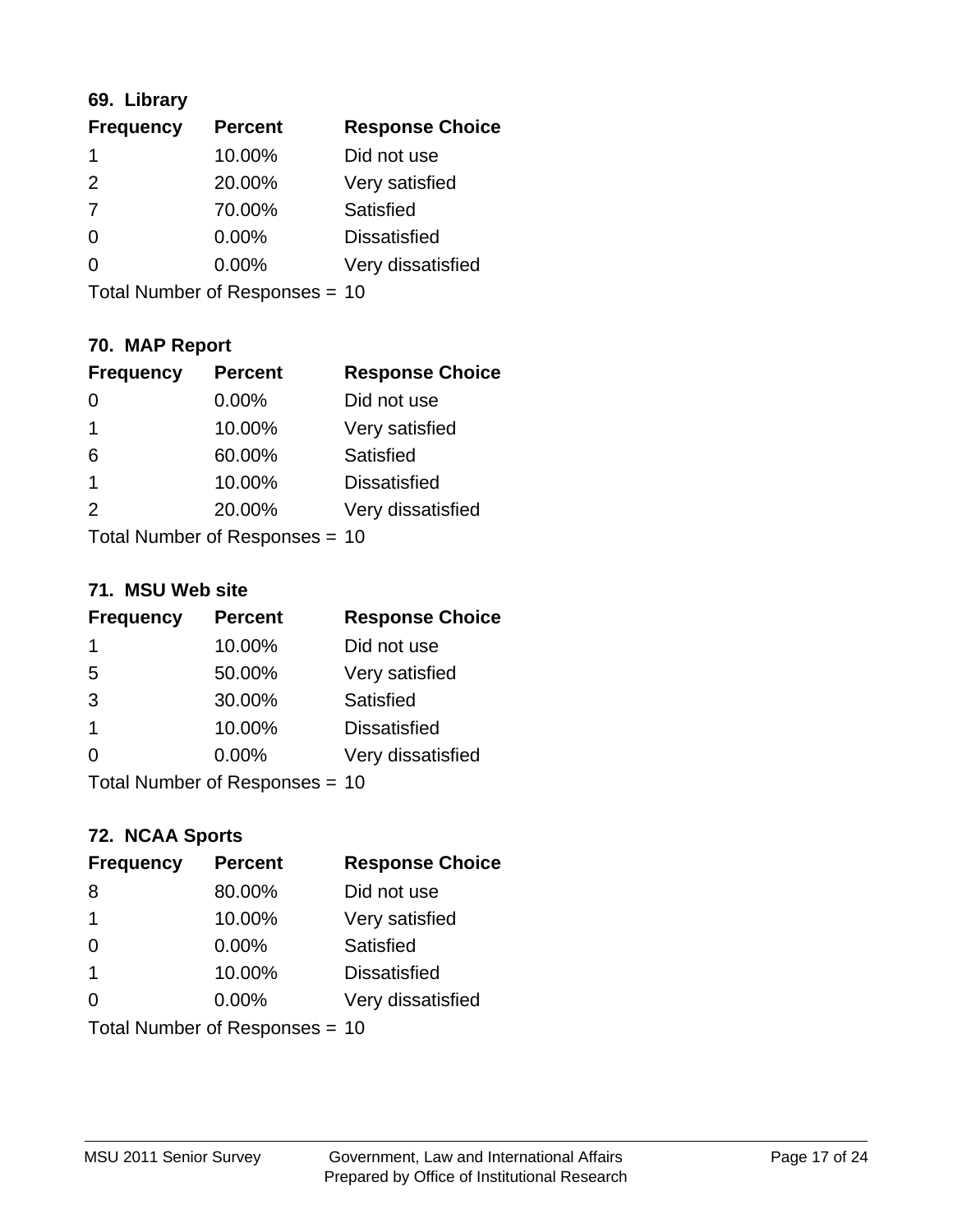#### **73. Online courses that are not e-study**

| <b>Frequency</b> | <b>Percent</b> | <b>Response Choice</b> |
|------------------|----------------|------------------------|
| 8                | 80.00%         | Did not use            |
| 2                | 20.00%         | Very satisfied         |
| 0                | $0.00\%$       | Satisfied              |
| 0                | $0.00\%$       | <b>Dissatisfied</b>    |
|                  | $0.00\%$       | Very dissatisfied      |
|                  |                |                        |

Total Number of Responses = 10

### **74. Racer Touch Registration**

| <b>Frequency</b>           | <b>Percent</b> | <b>Response Choice</b> |  |
|----------------------------|----------------|------------------------|--|
| 1                          | 10.00%         | Did not use            |  |
| $\mathcal{P}$              | 20.00%         | Very satisfied         |  |
| 3                          | 30.00%         | <b>Satisfied</b>       |  |
| 2                          | 20.00%         | <b>Dissatisfied</b>    |  |
| $\mathcal{P}$              | 20.00%         | Very dissatisfied      |  |
| Total Number of Desperance |                |                        |  |

Total Number of Responses = 10

#### **75. Residential College programming and activities**

| <b>Frequency</b> | <b>Percent</b>            | <b>Response Choice</b> |
|------------------|---------------------------|------------------------|
| 3                | 30.00%                    | Did not use            |
| -1               | 10.00%                    | Very satisfied         |
| 5                | 50.00%                    | <b>Satisfied</b>       |
| -1               | 10.00%                    | <b>Dissatisfied</b>    |
| $\Omega$         | 0.00%                     | Very dissatisfied      |
|                  | Total Number of Desponses |                        |

Total Number of Responses = 10

#### **76. Scholarships/grants/student employment**

| <b>Frequency</b> | <b>Percent</b>                 | <b>Response Choice</b> |
|------------------|--------------------------------|------------------------|
| 2                | 20.00%                         | Did not use            |
| $\overline{1}$   | 10.00%                         | Very satisfied         |
| $\overline{4}$   | 40.00%                         | Satisfied              |
| 3                | 30.00%                         | <b>Dissatisfied</b>    |
| $\Omega$         | 0.00%                          | Very dissatisfied      |
|                  | Total Number of Responses = 10 |                        |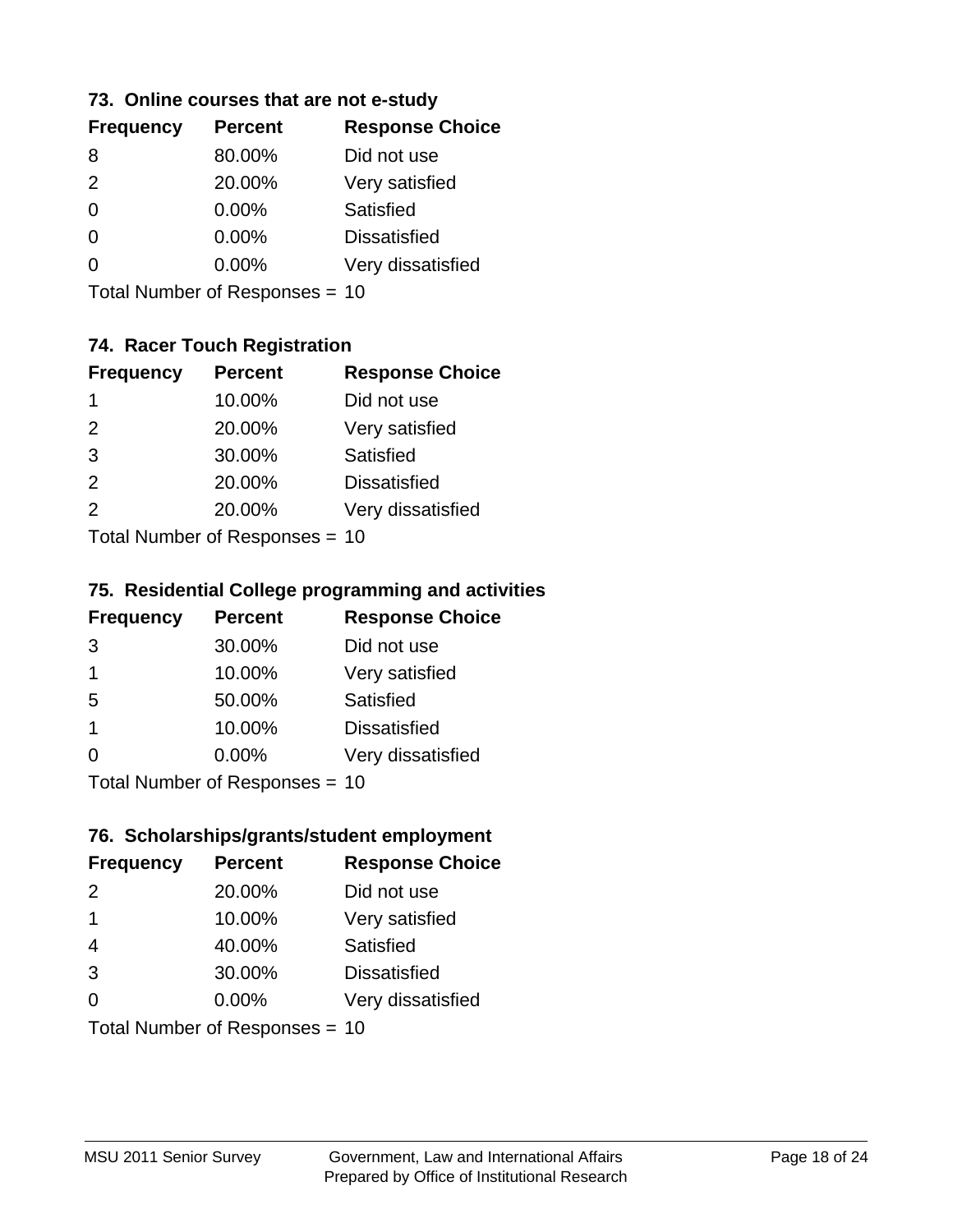#### **77. Security Services**

| <b>Frequency</b> | <b>Percent</b> | <b>Response Choice</b> |
|------------------|----------------|------------------------|
| 5                | 50.00%         | Did not use            |
|                  | 10.00%         | Very satisfied         |
| $\mathcal{P}$    | 20.00%         | Satisfied              |
| $\mathcal{P}$    | 20.00%         | <b>Dissatisfied</b>    |
| ∩                | $0.00\%$       | Very dissatisfied      |
|                  |                |                        |

Total Number of Responses = 10

### **78. Services for non-traditional students**

| <b>Frequency</b> | <b>Percent</b>                         | <b>Response Choice</b> |
|------------------|----------------------------------------|------------------------|
| 8                | 80.00%                                 | Did not use            |
| $\mathbf 1$      | 10.00%                                 | Very satisfied         |
| $\Omega$         | 0.00%                                  | <b>Satisfied</b>       |
| -1               | 10.00%                                 | <b>Dissatisfied</b>    |
| 0                | 0.00%                                  | Very dissatisfied      |
|                  | $Total Number of Denonce -\frac{1}{2}$ |                        |

Total Number of Responses = 10

#### **79. Student Support Services (Trio)**

| <b>Frequency</b> | <b>Percent</b>                  | <b>Response Choice</b> |
|------------------|---------------------------------|------------------------|
| 10               | 100.00%                         | Did not use            |
| $\Omega$         | $0.00\%$                        | Very satisfied         |
| $\Omega$         | $0.00\%$                        | <b>Satisfied</b>       |
| $\Omega$         | 0.00%                           | <b>Dissatisfied</b>    |
| $\Omega$         | 0.00%                           | Very dissatisfied      |
|                  | $Total Number of Denonose = 10$ |                        |

Total Number of Responses = 10

### **80. Student PIN System**

| <b>Frequency</b> | <b>Percent</b>                 | <b>Response Choice</b> |
|------------------|--------------------------------|------------------------|
| $\Omega$         | 0.00%                          | Did not use            |
| 3                | 30.00%                         | Very satisfied         |
| 5                | 50.00%                         | Satisfied              |
| 2                | 20.00%                         | <b>Dissatisfied</b>    |
| 0                | 0.00%                          | Very dissatisfied      |
|                  | Total Number of Responses = 10 |                        |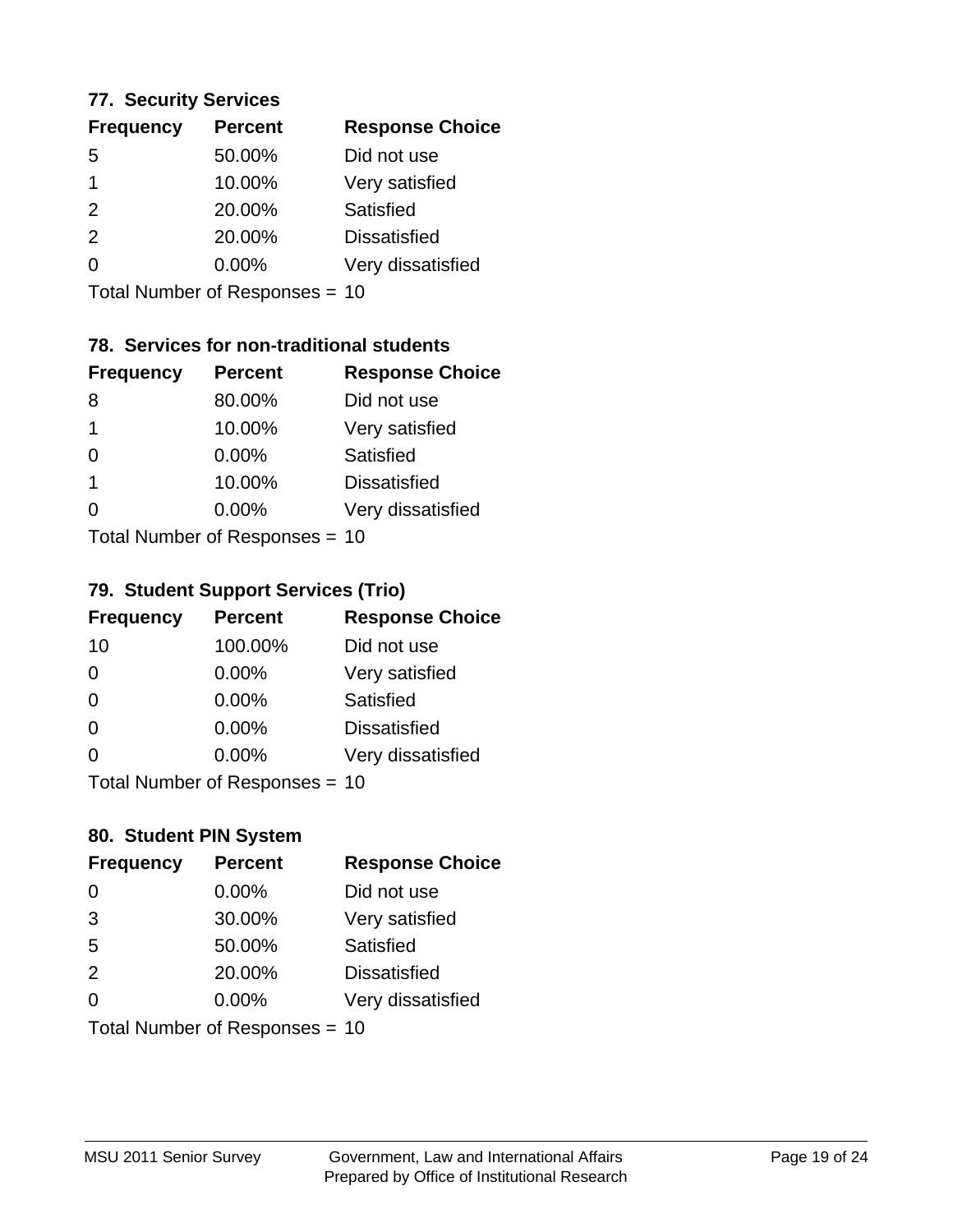### **81. Student Records/Transcript Services**

| <b>Frequency</b> | <b>Percent</b> | <b>Response Choice</b> |
|------------------|----------------|------------------------|
|                  | 10.00%         | Did not use            |
|                  | 10.00%         | Very satisfied         |
| 6                | 60.00%         | Satisfied              |
| $\mathcal{P}$    | 20.00%         | <b>Dissatisfied</b>    |
| ∩                | $0.00\%$       | Very dissatisfied      |

Total Number of Responses = 10

### **82. Computer and Internet access for study and research needs**

| <b>Frequency</b>           | <b>Percent</b> | <b>Response Choice</b> |  |
|----------------------------|----------------|------------------------|--|
| 1                          | 10.00%         | Did not use            |  |
| 3                          | 30.00%         | Very satisfied         |  |
| 6                          | 60.00%         | Satisfied              |  |
| $\Omega$                   | 0.00%          | <b>Dissatisfied</b>    |  |
| ∩                          | 0.00%          | Very dissatisfied      |  |
| Tatal Number of Desperance |                |                        |  |

Total Number of Responses = 10

#### **83. Women's Center**

| <b>Frequency</b>          | <b>Percent</b> | <b>Response Choice</b> |
|---------------------------|----------------|------------------------|
| 8                         | 80.00%         | Did not use            |
| 2                         | 20.00%         | Very satisfied         |
| $\Omega$                  | 0.00%          | Satisfied              |
| $\Omega$                  | 0.00%          | <b>Dissatisfied</b>    |
| $\Omega$                  | 0.00%          | Very dissatisfied      |
| Total Number of Deepersee |                |                        |

Total Number of Responses = 10

### **84. To what extent did you participate in Residential College activities?**

| <b>Frequency</b> | <b>Percent</b>            | <b>Response Choice</b> |  |
|------------------|---------------------------|------------------------|--|
| 4                | 40.00%                    | Did not participate    |  |
| 3                | 30.00%                    | Frequently             |  |
| $\mathcal{P}$    | 20.00%                    | Occasionally           |  |
| -1               | 10.00%                    | Seldom                 |  |
|                  | Total Number of Desponses |                        |  |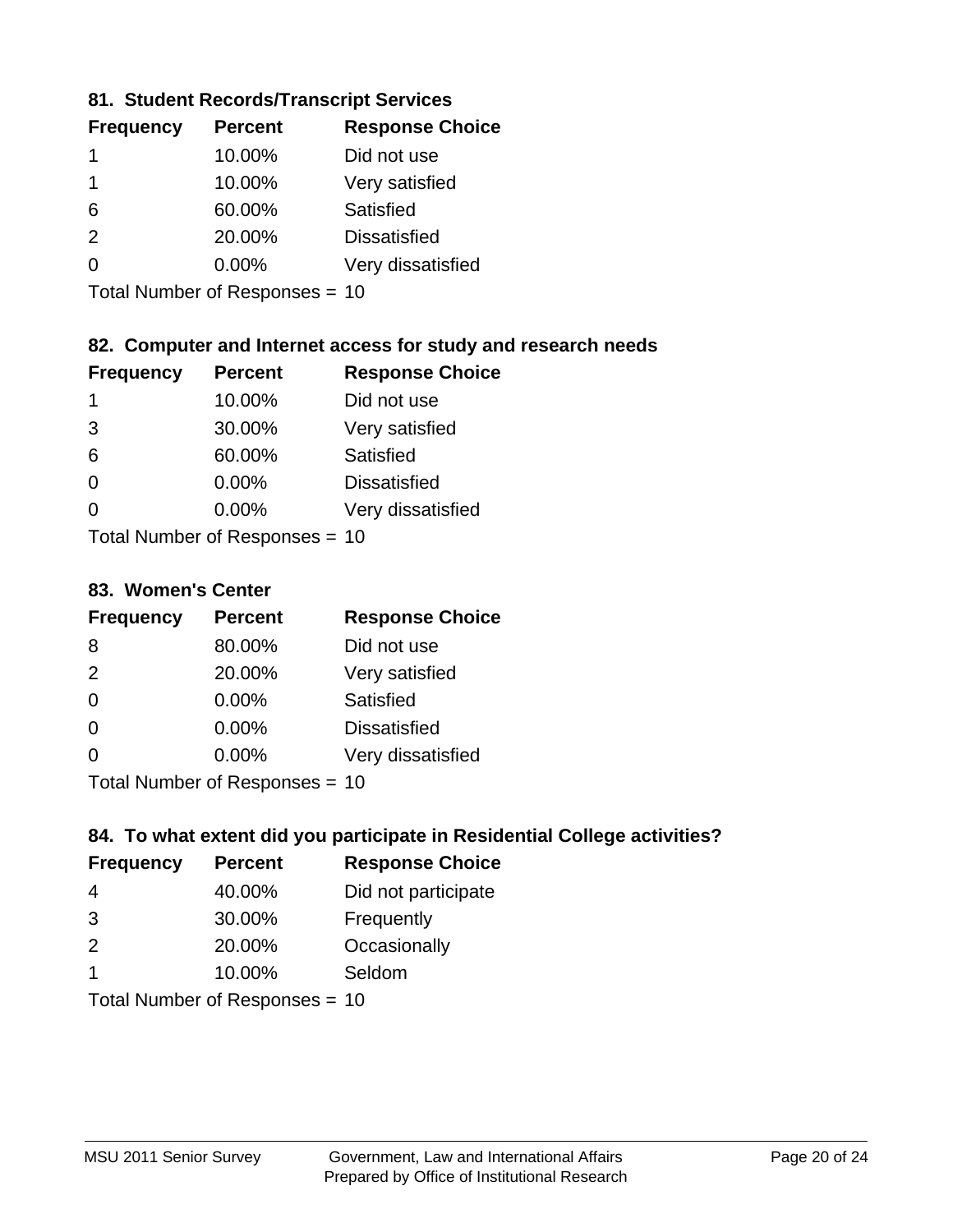| <b>Frequency</b> | <b>Percent</b> | <b>Response Choice</b>                 |
|------------------|----------------|----------------------------------------|
| $\mathcal{P}$    | 20.00%         | Not familiar with Residential Colleges |
| 3                | 30.00%         | Very positive                          |
| -4               | 40.00%         | <b>Positive</b>                        |
|                  | 10.00%         | <b>Negative</b>                        |
| -0               | $0.00\%$       | Very negative                          |
|                  |                |                                        |

**85. Which phrase best describes your opinion of Residential Colleges?**

Total Number of Responses = 10

#### **Questions 86-95**

**University Graduate." Please indicate how effective your MSU experience was in The University has formulated ten desired "Characteristics of the Murray State enhancing your abilities in each area.**

**86. Engage in mature, independent and creative thought and express that thought effectively in oral and written communication;**

| <b>Percent</b> | <b>Response Choice</b> |
|----------------|------------------------|
| 30.00%         | Very effective         |
| 60.00%         | Effective              |
| 10.00%         | Ineffective            |
| $0.00\%$       | Very ineffective       |
|                |                        |

Total Number of Responses = 10

**87. Understand and apply the critical and scientific methodologies that** 

**academic disciplines employ to discover knowledge and ascertain its validity;**

| <b>Frequency</b> | <b>Percent</b>                                                                                                                                                                                                                 | <b>Response Choice</b> |
|------------------|--------------------------------------------------------------------------------------------------------------------------------------------------------------------------------------------------------------------------------|------------------------|
| $\mathcal{P}$    | 20.00%                                                                                                                                                                                                                         | Very effective         |
| 5                | 50.00%                                                                                                                                                                                                                         | Effective              |
| 3                | 30.00%                                                                                                                                                                                                                         | Ineffective            |
| $\Omega$         | 0.00%                                                                                                                                                                                                                          | Very ineffective       |
|                  | The INDIAN Contract Contract in the Contract of The Contract of The Contract of The Contract of The Contract of The Contract of The Contract of The Contract of The Contract of The Contract of The Contract of The Contract o |                        |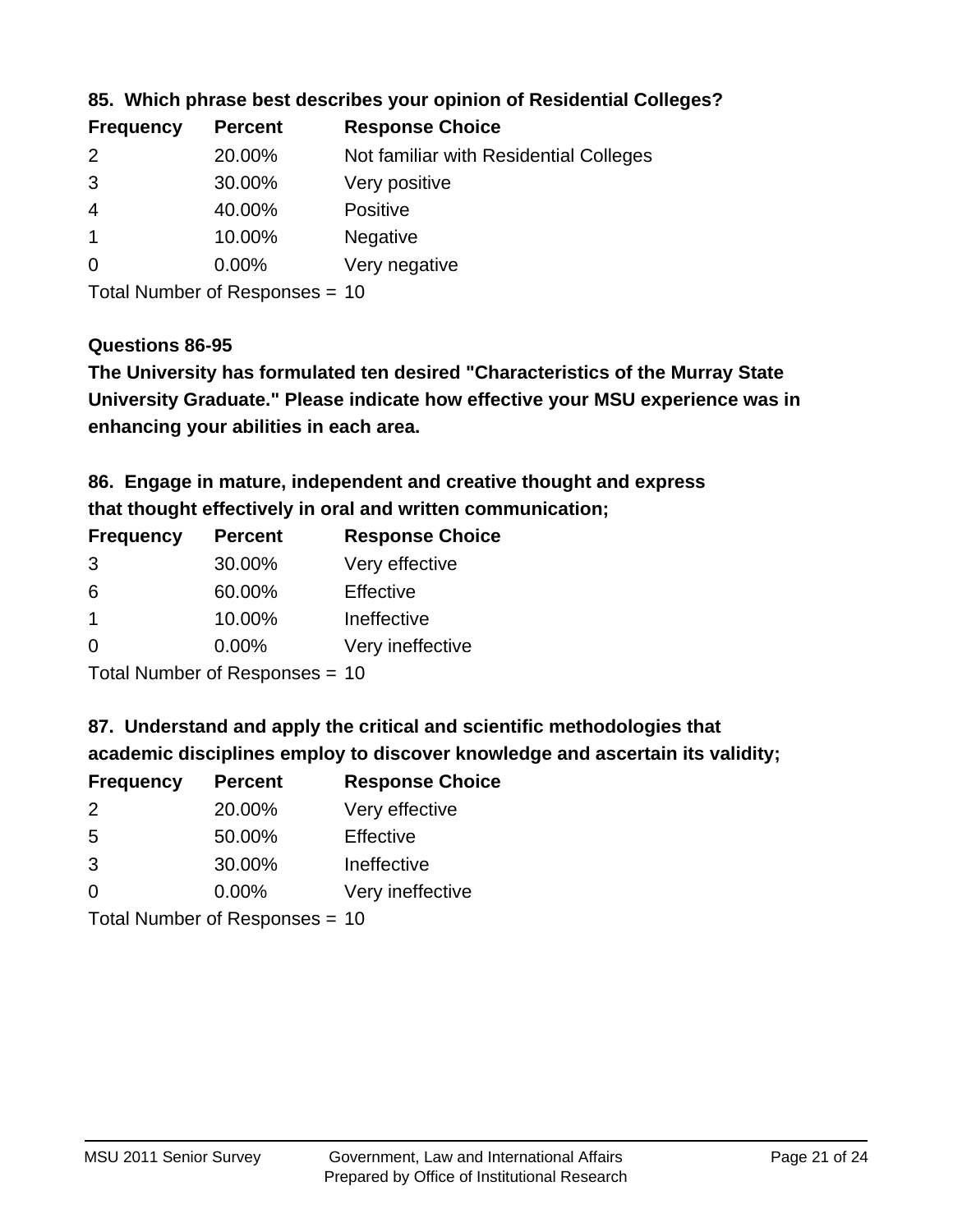# **88. Apply sound standards of information gathering, analysis and evaluation to reach logical decisions;**

| <b>Frequency</b> | <b>Percent</b> | <b>Response Choice</b> |
|------------------|----------------|------------------------|
| $\mathcal{P}$    | 20.00%         | Very effective         |
| 7                | 70.00%         | Effective              |
|                  | 10.00%         | Ineffective            |
| $\Omega$         | $0.00\%$       | Very ineffective       |
|                  |                |                        |

Total Number of Responses = 10

# **89. Understand the roles and applications of science and technology in the solution of the problems of a changing world;**

| <b>Frequency</b>                        | <b>Percent</b> | <b>Response Choice</b> |
|-----------------------------------------|----------------|------------------------|
| 1                                       | 10.00%         | Very effective         |
| 6                                       | 60.00%         | Effective              |
| 2                                       | 20.00%         | Ineffective            |
|                                         | 10.00%         | Very ineffective       |
| $T$ at all Message and $D$ are a second |                |                        |

Total Number of Responses = 10

# **90. Demonstrate a critical understanding of the world's historical, literary, philosophical, and artistic traditions;**

| <b>Frequency</b> | <b>Percent</b> | <b>Response Choice</b> |
|------------------|----------------|------------------------|
| 3                | 30.00%         | Very effective         |
| 5                | 50.00%         | Effective              |
| 2                | 20.00%         | Ineffective            |
| $\Omega$         | 0.00%          | Very ineffective       |
|                  |                |                        |

Total Number of Responses = 10

# **91. Understand the dynamics of cultural diversity, of competing economic and political systems, and of complex moral and ethical issues;**

| <b>Frequency</b> | <b>Percent</b>                 | <b>Response Choice</b> |
|------------------|--------------------------------|------------------------|
| 4                | 40.00%                         | Very effective         |
| 5                | 50.00%                         | Effective              |
| $\mathbf 1$      | 10.00%                         | Ineffective            |
| $\Omega$         | 0.00%                          | Very ineffective       |
|                  | Total Number of Responses = 10 |                        |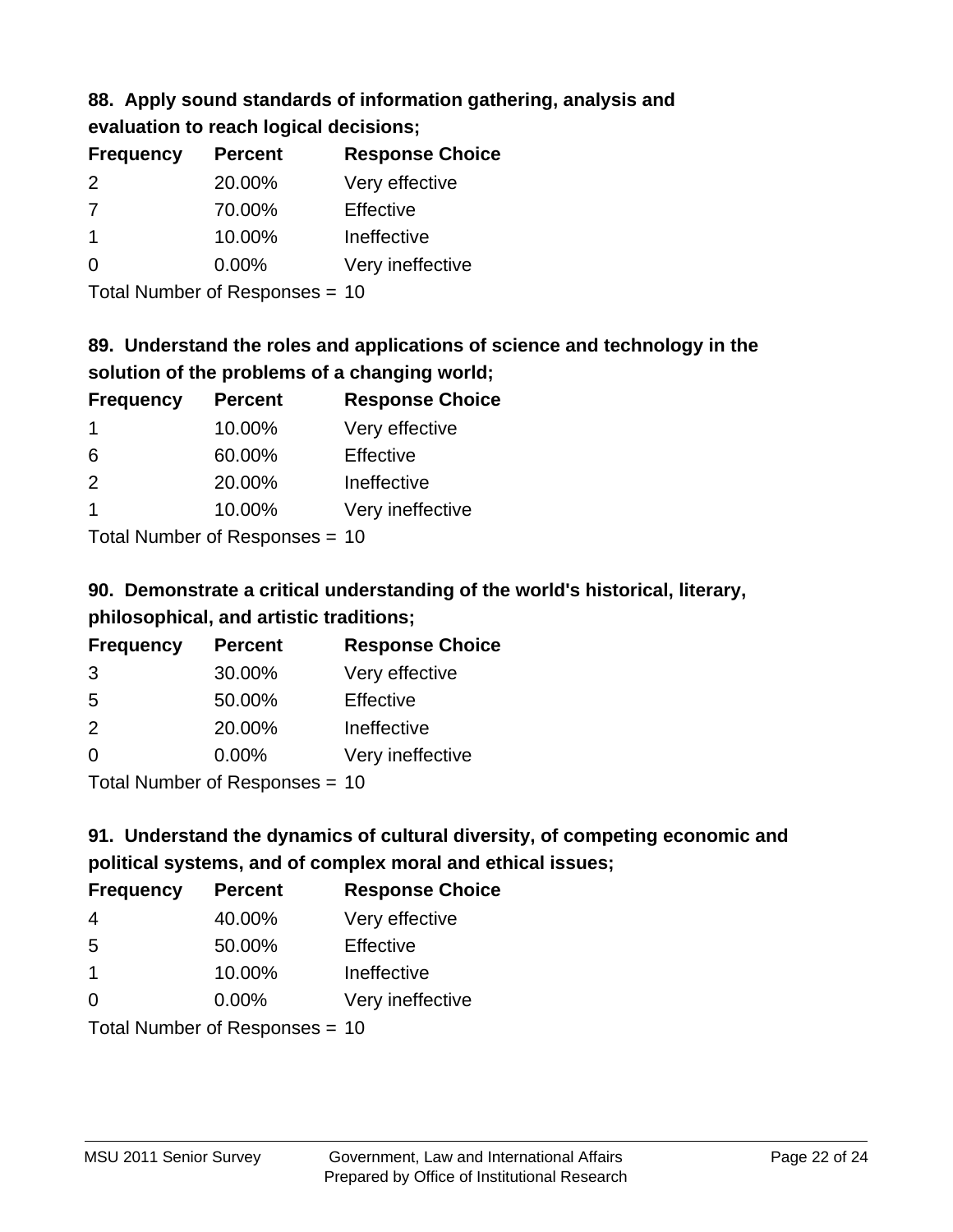### **92. Understand the nature of and engage in ethical behavior and**

### **responsible citizenship;**

| <b>Frequency</b> | <b>Percent</b> | <b>Response Choice</b> |
|------------------|----------------|------------------------|
| 4                | 40.00%         | Very effective         |
| 3                | 30.00%         | Effective              |
| 3                | 30.00%         | Ineffective            |
| $\Omega$         | $0.00\%$       | Very ineffective       |
|                  |                |                        |

Total Number of Responses = 10

# **93. Understand the importance of the behaviors necessary to maintain a healthy lifestyle;**

| <b>Frequency</b> | <b>Percent</b>             | <b>Response Choice</b> |
|------------------|----------------------------|------------------------|
| 3                | 30.00%                     | Very effective         |
| 4                | 40.00%                     | Effective              |
| 3                | 30.00%                     | Ineffective            |
| $\Omega$         | 0.00%                      | Very ineffective       |
|                  | Tatal Number of Desperance |                        |

Total Number of Responses = 10

### **94. Demonstrate mastery of a chosen field of study; and**

| <b>Frequency</b> | <b>Percent</b> | <b>Response Choice</b> |
|------------------|----------------|------------------------|
| $\mathcal{P}$    | 20.00%         | Very effective         |
| 6                | 60.00%         | Effective              |
| $\mathcal{P}$    | 20.00%         | Ineffective            |
| $\Omega$         | 0.00%          | Very ineffective       |
|                  |                |                        |

Total Number of Responses = 10

### **95. Value intellectual pursuit and continuous learning in a changing world.**

| <b>Frequency</b> | <b>Percent</b>               | <b>Response Choice</b> |
|------------------|------------------------------|------------------------|
| -5               | 50.00%                       | Very effective         |
| 5                | 50.00%                       | Effective              |
| $\Omega$         | 0.00%                        | Ineffective            |
| $\Omega$         | 0.00%                        | Very ineffective       |
|                  | $Total Number of Denonone -$ |                        |